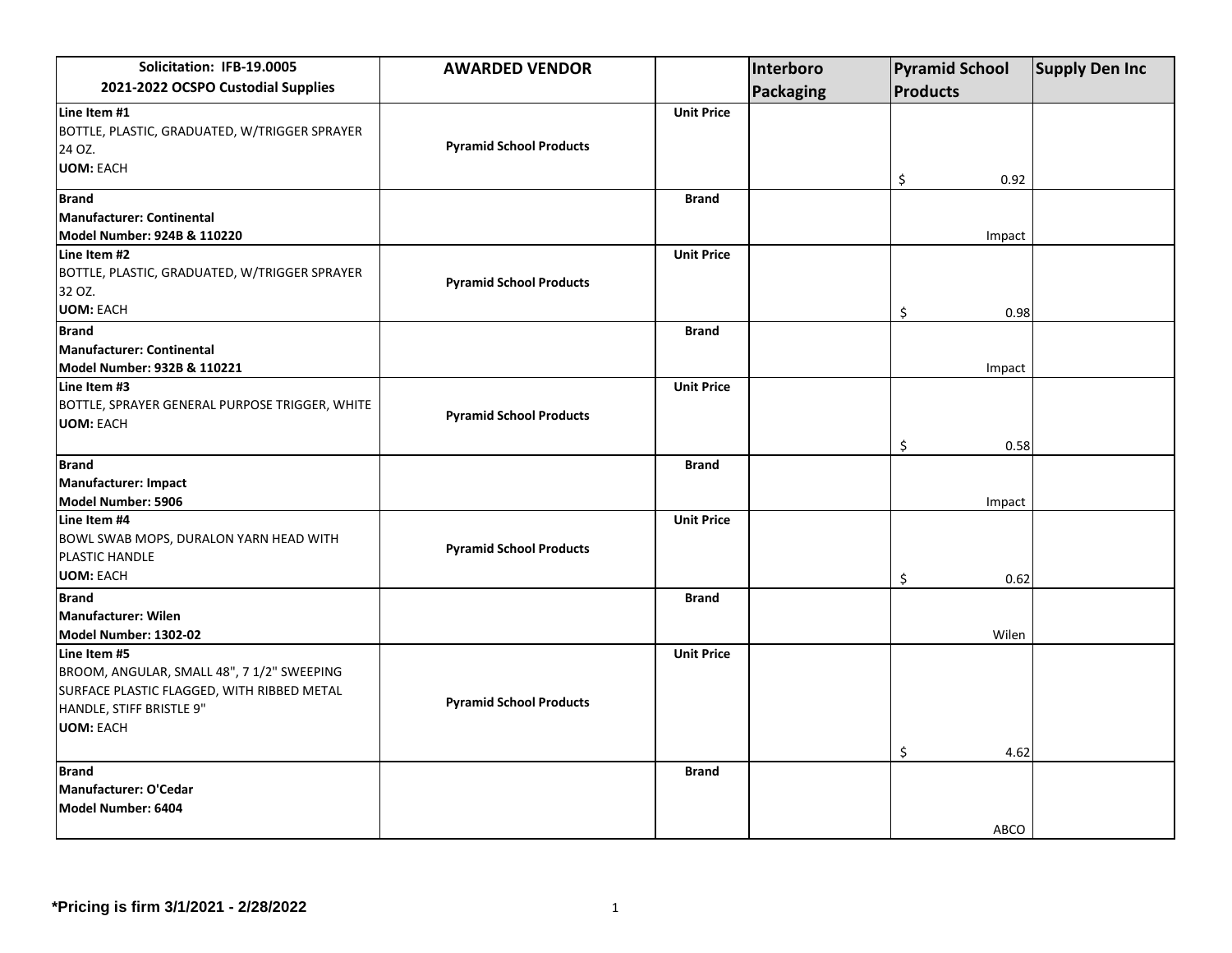| Solicitation: IFB-19.0005                        | <b>AWARDED VENDOR</b>          |                   | Interboro        | <b>Pyramid School</b> | <b>Supply Den Inc</b> |
|--------------------------------------------------|--------------------------------|-------------------|------------------|-----------------------|-----------------------|
| 2021-2022 OCSPO Custodial Supplies               |                                |                   | <b>Packaging</b> | Products              |                       |
| Line Item #6                                     |                                | <b>Unit Price</b> |                  |                       |                       |
| BROOM, CORN WAREHOUSE 56" HD WITH 1 1/8"         |                                |                   |                  |                       |                       |
| <b>HANDLE</b>                                    | <b>Pyramid School Products</b> |                   |                  |                       |                       |
| <b>UOM: EACH</b>                                 |                                |                   |                  | \$<br>7.11            |                       |
| <b>Brand</b>                                     |                                | <b>Brand</b>      |                  |                       |                       |
| <b>Manufacturer: Abco</b>                        |                                |                   |                  |                       |                       |
| <b>Model Number: BR28SE</b>                      |                                |                   |                  | <b>ABCO</b>           |                       |
| Line Item #8                                     |                                | <b>Unit Price</b> |                  |                       |                       |
| BUCKET & WRINGER, PLASTIC MOPPING COMBO PACK,    |                                |                   |                  |                       |                       |
| 44 QUART CAPACITY, YELLOW                        | <b>Pyramid School Products</b> |                   |                  |                       |                       |
| <b>UOM: EACH</b>                                 |                                |                   |                  |                       |                       |
|                                                  |                                |                   |                  | \$<br>86.70           |                       |
| <b>Brand</b>                                     |                                | <b>Brand</b>      |                  |                       |                       |
| <b>Manufacturer: Rubbermaid</b>                  |                                |                   |                  |                       |                       |
| Model Number: 6186-88                            |                                |                   |                  | Rubbermaid            |                       |
| Line Item #10                                    |                                | <b>Unit Price</b> |                  |                       |                       |
| BUCKET, WAVE BRAKE COMBO 35 QUART SIDE PRESS     | <b>Pyramid School Products</b> |                   |                  |                       |                       |
| <b>COMBO PACK YELLOW</b>                         |                                |                   |                  |                       |                       |
| <b>UOM: EACH</b>                                 |                                |                   |                  | \$<br>51.06           |                       |
| <b>Brand</b>                                     |                                | <b>Brand</b>      |                  |                       |                       |
| <b>Manufacturer: Rubbermaid</b>                  |                                |                   |                  |                       |                       |
| Model Number: 7580-88<br>Line Item #11           |                                |                   |                  | Rubbermaid            |                       |
| CLEANER, DISINFECTANT, FLOOR COG HDQ C2, 2 LITER |                                | <b>Unit Price</b> |                  |                       |                       |
| <b>UOM: 4/CASE</b>                               | <b>Supply Den Inc</b>          |                   |                  |                       |                       |
|                                                  |                                |                   |                  |                       | \$<br>72.25           |
| <b>Brand</b>                                     |                                | <b>Brand</b>      |                  |                       |                       |
| Manufacturer: Spartan                            |                                |                   |                  |                       |                       |
| Model Number: 4702                               |                                |                   |                  |                       | Spartan               |
| Line Item #12                                    |                                | <b>Unit Price</b> |                  |                       |                       |
| CLEANER, BOWL CLEAN ACID COG NATURAL,            | <b>Supply Den Inc</b>          |                   |                  |                       |                       |
| <b>CONCENTRATE 1, 2 LITER</b>                    |                                |                   |                  |                       |                       |
| <b>UOM: 4/CASE</b>                               |                                |                   |                  |                       | \$<br>60.87           |
| <b>Brand</b>                                     |                                | <b>Brand</b>      |                  |                       |                       |
| Manufacturer: Spartan                            |                                |                   |                  |                       |                       |
| Model Number: 4716                               |                                |                   |                  |                       | Spartan               |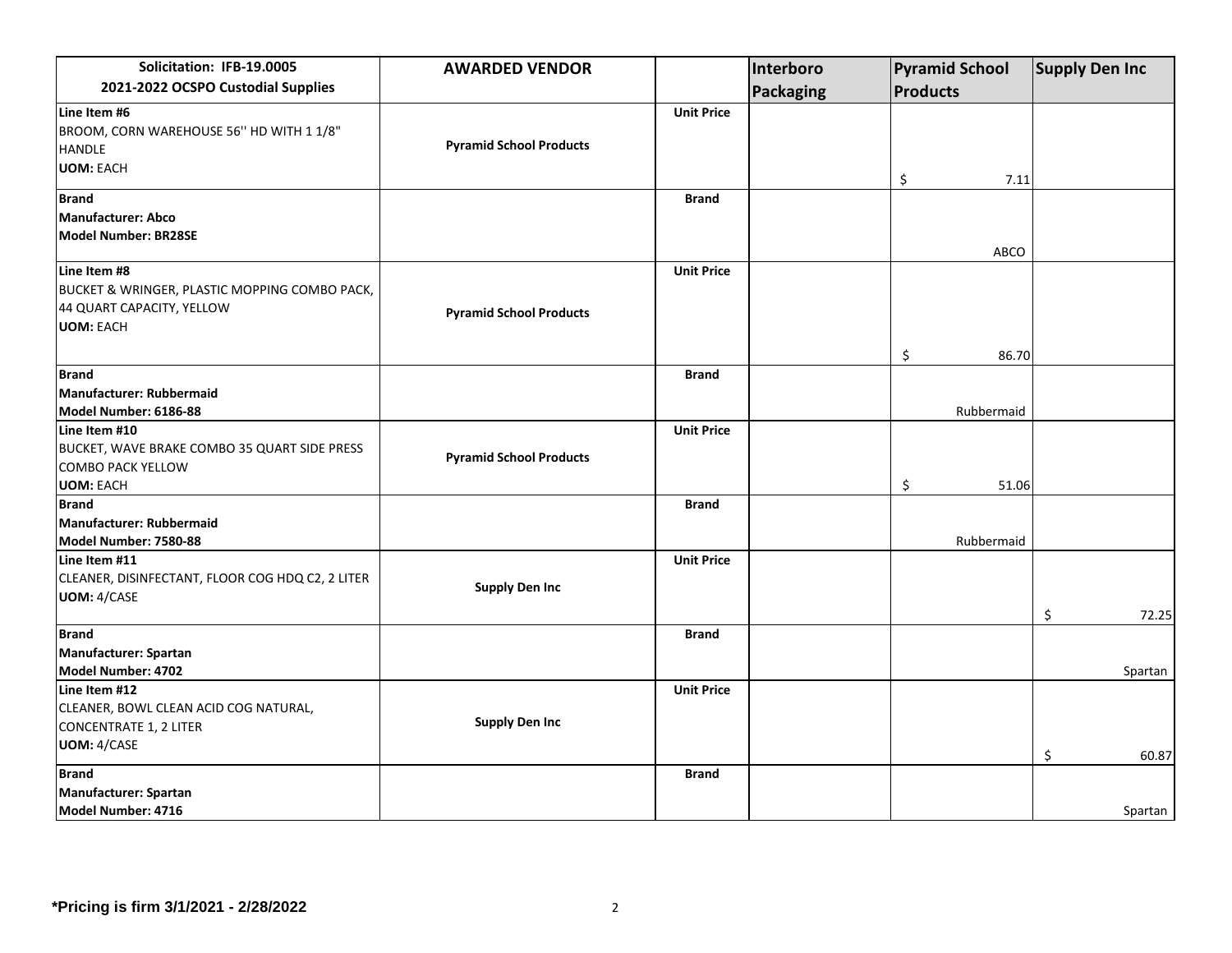| Solicitation: IFB-19.0005                      | <b>AWARDED VENDOR</b> |                   | Interboro | <b>Pyramid School</b> | <b>Supply Den Inc</b> |
|------------------------------------------------|-----------------------|-------------------|-----------|-----------------------|-----------------------|
| 2021-2022 OCSPO Custodial Supplies             |                       |                   | Packaging | <b>Products</b>       |                       |
| Line Item #13                                  |                       | <b>Unit Price</b> |           |                       |                       |
| CLEANER, CLEAN BY PEROXY COG 15 2 LITER        |                       |                   |           |                       |                       |
| <b>UOM: CASE</b>                               | <b>Supply Den Inc</b> |                   |           |                       |                       |
|                                                |                       |                   |           |                       | \$<br>79.96           |
| <b>Brand</b>                                   |                       | <b>Brand</b>      |           |                       |                       |
| Manufacturer: Spartan                          |                       |                   |           |                       |                       |
| Model Number: 4820                             |                       |                   |           |                       | Spartan               |
| Line Item #14                                  |                       | <b>Unit Price</b> |           |                       |                       |
| CLEANER, DEGREASER #6, ECO DEGREASER           |                       |                   |           |                       |                       |
| <b>UOM: CASE</b>                               | <b>Supply Den Inc</b> |                   |           |                       |                       |
|                                                |                       |                   |           |                       | \$<br>46.55           |
| <b>Brand</b>                                   |                       | <b>Brand</b>      |           |                       |                       |
| Manufacturer: Spartan                          |                       |                   |           |                       |                       |
| Model Number: 4734                             |                       |                   |           |                       | Spartan               |
| Line Item #15                                  |                       | <b>Unit Price</b> |           |                       |                       |
| CLEANER, GERMICIDAL HP FOAMING                 | <b>Supply Den Inc</b> |                   |           |                       | \$<br>28.56           |
| <b>Brand</b>                                   |                       | <b>Brand</b>      |           |                       |                       |
| <b>Manufacturer: Claire</b>                    |                       |                   |           |                       |                       |
| Model Number: CLA 876                          |                       |                   |           |                       | Claire                |
| Line Item #16                                  |                       | <b>Unit Price</b> |           |                       |                       |
| CLEANER, MOP CLEANER, DAMP FILM FREE NEUTRAL   | <b>Supply Den Inc</b> |                   |           |                       |                       |
| DETERGENT CONCENTRATE                          |                       |                   |           |                       | \$<br>71.61           |
| <b>Brand</b>                                   |                       | <b>Brand</b>      |           |                       |                       |
| Manufacturer: Spartan                          |                       |                   |           |                       |                       |
| Model Number: 4736                             |                       |                   |           |                       | Spartan               |
| Line Item #17                                  |                       | <b>Unit Price</b> |           |                       |                       |
| CLEANER, NATURAL ACID BOWL CLEAN/PORCELAIN     | <b>Supply Den Inc</b> |                   |           |                       |                       |
| PLUS IV                                        |                       |                   |           |                       |                       |
| <b>UOM: CASE</b>                               |                       |                   |           |                       | \$<br>38.91           |
| <b>Brand</b>                                   |                       | <b>Brand</b>      |           |                       |                       |
| <b>Manufacturer: Spartan</b>                   |                       |                   |           |                       |                       |
| Model Number: 3310-03                          |                       |                   |           |                       | Spartan               |
| Line Item #18                                  |                       | <b>Unit Price</b> |           |                       |                       |
| CLEANSER, BOWL CLEANER, SPARCREME BOTTLE 24 OZ | <b>Supply Den Inc</b> |                   |           |                       |                       |
| <b>UOM: CASE</b>                               |                       |                   |           |                       |                       |
|                                                |                       |                   |           |                       | \$<br>27.58           |
| <b>Brand</b>                                   |                       | <b>Brand</b>      |           |                       |                       |
| Manufacturer: Spartan                          |                       |                   |           |                       |                       |
| Model Number: 7320-03                          |                       |                   |           |                       | Spartan               |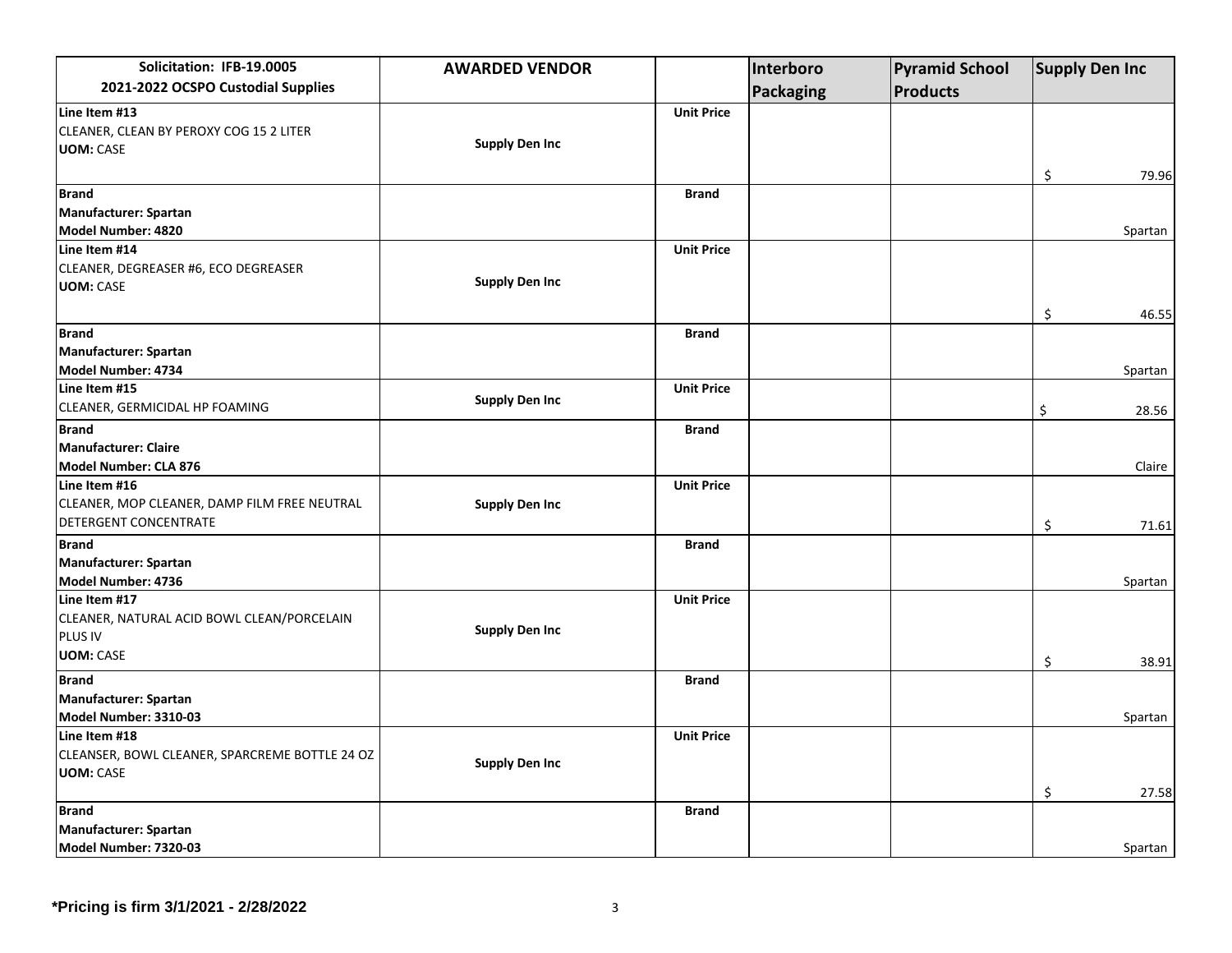| Solicitation: IFB-19.0005                         | <b>AWARDED VENDOR</b>          |                   | Interboro | <b>Pyramid School</b> | <b>Supply Den Inc</b> |
|---------------------------------------------------|--------------------------------|-------------------|-----------|-----------------------|-----------------------|
| 2021-2022 OCSPO Custodial Supplies                |                                |                   | Packaging | <b>Products</b>       |                       |
| Line Item #19                                     |                                | <b>Unit Price</b> |           |                       |                       |
| CLEANSER, GLASS COG BIORENEWABLE 18, 2 LITER      |                                |                   |           |                       |                       |
| <b>UOM: CASE</b>                                  | <b>Supply Den Inc</b>          |                   |           |                       |                       |
|                                                   |                                |                   |           |                       | \$<br>90.95           |
| <b>Brand</b>                                      |                                | <b>Brand</b>      |           |                       |                       |
| Manufacturer: Spartan                             |                                |                   |           |                       |                       |
| Model Number: 4835                                |                                |                   |           |                       | Spartan               |
| Line Item #21                                     |                                | <b>Unit Price</b> |           |                       |                       |
| CONTAINER, BRUTE DOLLY ONLY FOR 2620, 2632, 2643, |                                |                   |           |                       |                       |
| 2655                                              | <b>Pyramid School Products</b> |                   |           |                       |                       |
| <b>UOM: EACH</b>                                  |                                |                   |           | \$<br>34.43           |                       |
| <b>Brand</b>                                      |                                | <b>Brand</b>      |           |                       |                       |
| <b>Manufacturer: Rubbermaid</b>                   |                                |                   |           |                       |                       |
| Model Number: 2640                                |                                |                   |           | Rubbermaid            |                       |
| Line Item #23                                     |                                | <b>Unit Price</b> |           |                       |                       |
| CONTAINER, HUSKEE RECEPTACLE GRAY 32 GALLON       |                                |                   |           |                       |                       |
| <b>UOM: EACH</b>                                  |                                |                   |           |                       |                       |
|                                                   | <b>Supply Den Inc</b>          |                   |           |                       |                       |
|                                                   |                                |                   |           |                       | \$<br>15.22           |
| <b>Brand</b>                                      |                                | <b>Brand</b>      |           |                       |                       |
| Manufacturer: Continental                         |                                |                   |           |                       |                       |
| Model Number: 3200GY                              |                                |                   |           |                       | Rubbermaid            |
| Line Item #25                                     |                                |                   |           |                       |                       |
| DUST PAN, METAL, HEAVY DUTY- 20 GAUGE STEEL 12"   | <b>Pyramid School Products</b> |                   |           |                       |                       |
| W, BLACK                                          |                                |                   |           |                       |                       |
| <b>UOM: EACH</b>                                  |                                |                   |           | \$<br>4.39            |                       |
| <b>Brand</b>                                      |                                | <b>Brand</b>      |           |                       |                       |
| Manufacturer: Impact                              |                                |                   |           |                       |                       |
| Model Number: 4212                                |                                |                   |           | Impact                |                       |
| Line Item #26                                     |                                | <b>Unit Price</b> |           |                       |                       |
| FLOOR FINISH, BEST HIGH FILM BUILD LOW            |                                |                   |           |                       |                       |
| <b>MAINTENANCE</b>                                | <b>Supply Den Inc</b>          |                   |           |                       |                       |
| <b>UOM: CASE</b>                                  |                                |                   |           |                       | \$<br>113.55          |
| <b>Brand</b>                                      |                                | <b>Brand</b>      |           |                       |                       |
| <b>Manufacturer: Betco</b>                        |                                |                   |           |                       |                       |
| Model Number: 64405-00                            |                                |                   |           |                       | Betco                 |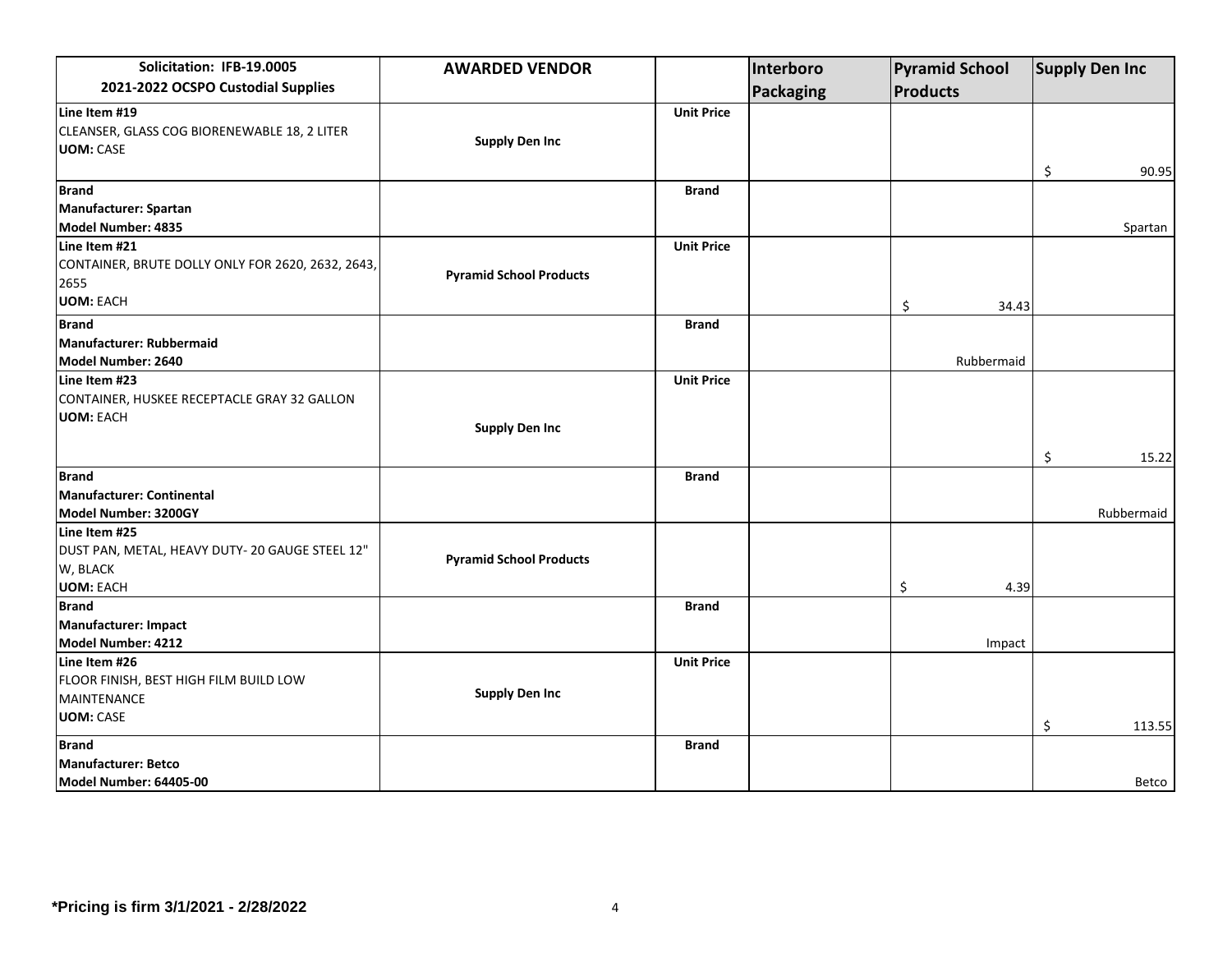| Solicitation: IFB-19.0005                                                                                                                                                                                         | <b>AWARDED VENDOR</b> |                   | Interboro        | <b>Pyramid School</b> | <b>Supply Den Inc</b> |
|-------------------------------------------------------------------------------------------------------------------------------------------------------------------------------------------------------------------|-----------------------|-------------------|------------------|-----------------------|-----------------------|
| 2021-2022 OCSPO Custodial Supplies                                                                                                                                                                                |                       |                   | <b>Packaging</b> | <b>Products</b>       |                       |
| Line Item #27<br>FLOOR FINISH, HIGH GLOSS RESILIENT MUST BE<br>RECOMMENDED FOR USE ON VINYL ASBESTOS,<br>REINFORCED VINYL, ASPHALT AND TERRAZZO,                                                                  | <b>Supply Den Inc</b> | <b>Unit Price</b> |                  |                       | \$<br>51.08           |
| <b>Brand</b>                                                                                                                                                                                                      |                       | <b>Brand</b>      |                  |                       | Spartan Sunnyside     |
| Line Item #28<br>FLOOR NEUTRALIZER, NEUTRALIZES SALT ON HARD<br>FLOORS WITHOUT DULLING FLOOR FINISH 1 PACK                                                                                                        | <b>Supply Den Inc</b> | <b>Unit Price</b> |                  |                       | \$<br>48.25           |
| <b>Brand</b>                                                                                                                                                                                                      |                       | <b>Brand</b>      |                  |                       |                       |
| Manufacturer: Stearns<br>Model Number: ST 729                                                                                                                                                                     |                       |                   |                  |                       | Stearns               |
| Line Item #29<br>FLOOR STRIPPER, HEAVY DUTY MUST HAVE HIGH<br>PERCENTAGE ACTIVE SPEED STRIPPER, LOW<br>FOAM,, COLD WATER ACTIVATED, MUST BE APPLICABLE<br>TO TILE AN DTERRAZZO, 5 GALLON PAIL<br><b>UOM: PAIL</b> | <b>Supply Den Inc</b> | <b>Unit Price</b> |                  |                       | \$<br>60.67           |
| <b>Brand</b>                                                                                                                                                                                                      |                       | <b>Brand</b>      |                  |                       |                       |
| Manufacturer: Spartan Shineline<br>Model Number: 0084-5                                                                                                                                                           |                       |                   |                  |                       | Spartan Shineline     |
| Line Item #30<br>FLOOR STRIPPER, HEAVY DUTY WAX STRIPPER 5<br><b>GALLON CONTAINER</b><br><b>UOM: EACH</b>                                                                                                         | <b>Supply Den Inc</b> | <b>Unit Price</b> |                  |                       | \$<br>70.42           |
| <b>Brand</b>                                                                                                                                                                                                      |                       | <b>Brand</b>      |                  |                       |                       |
| Manufacturer: Betco Extreme<br>Model Number: 18405-00                                                                                                                                                             |                       |                   |                  |                       | <b>Betco Extreme</b>  |
| Line Item #31<br>GLOVES, CLEANING, NITRILE, FLEECE LINED, MEDIUM<br><b>UOM: EACH</b>                                                                                                                              | <b>Supply Den Inc</b> | <b>Unit Price</b> |                  |                       | \$<br>0.68            |
| <b>Brand</b>                                                                                                                                                                                                      |                       | <b>Brand</b>      |                  |                       |                       |
| Manufacturer: Safety Zone<br>Model Number: GNGF-M-15C                                                                                                                                                             |                       |                   |                  |                       | Saftey Zone           |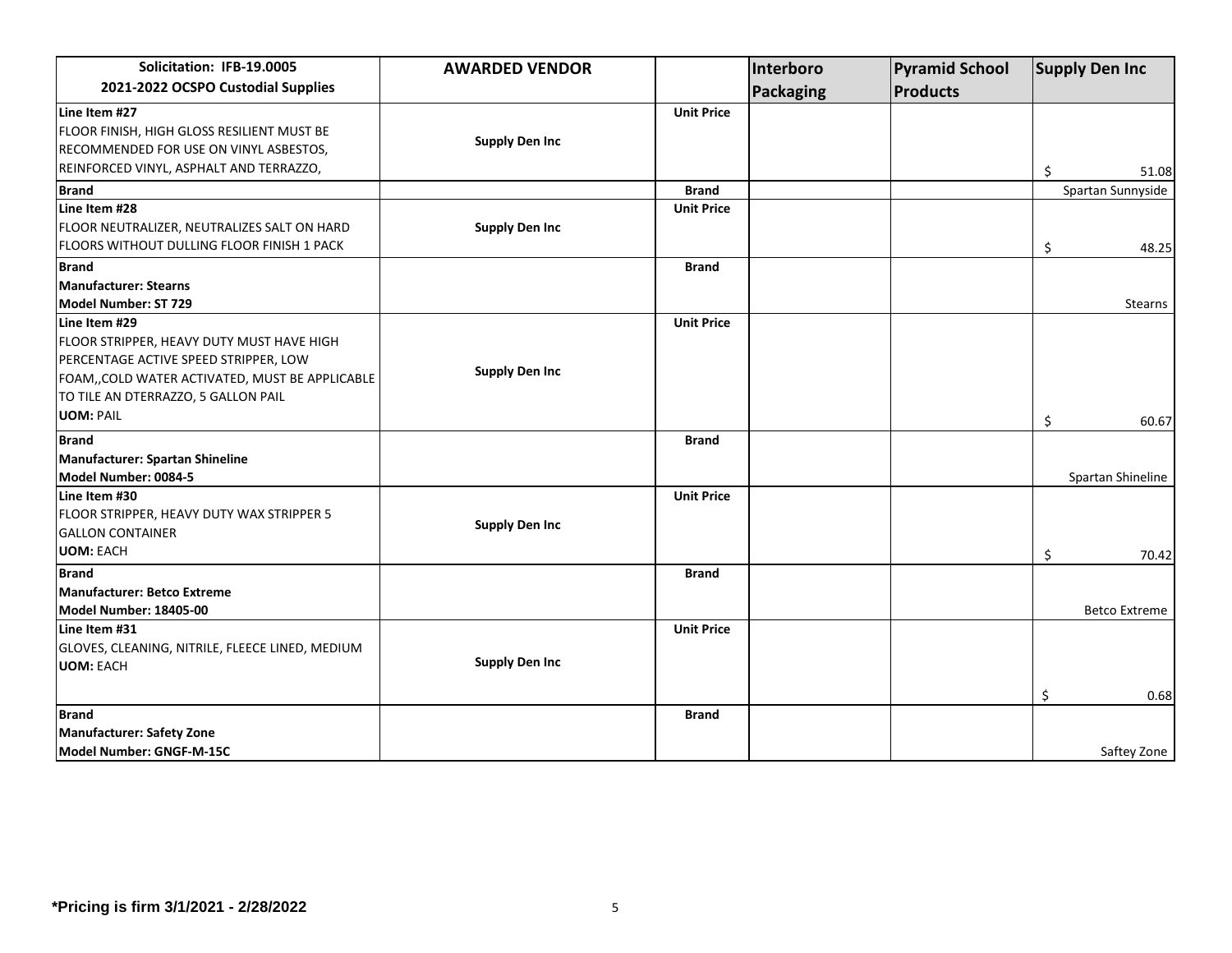| Solicitation: IFB-19.0005                       | <b>AWARDED VENDOR</b>          |                   | Interboro                | <b>Pyramid School</b> | <b>Supply Den Inc</b> |
|-------------------------------------------------|--------------------------------|-------------------|--------------------------|-----------------------|-----------------------|
| 2021-2022 OCSPO Custodial Supplies              |                                |                   | Packaging                | <b>Products</b>       |                       |
| Line Item #32                                   |                                | <b>Unit Price</b> |                          |                       |                       |
| GLOVES, LATEX, DISPOSABLE, POWDER FREE, SMOOTH, |                                |                   |                          |                       |                       |
| LARGE                                           |                                |                   |                          |                       |                       |
| <b>UOM: 1000/CASE</b>                           |                                |                   |                          |                       |                       |
|                                                 | <b>Interboro Packaging</b>     |                   | \$<br>32.90              |                       |                       |
| <b>Brand</b>                                    |                                | <b>Brand</b>      |                          |                       |                       |
| Manufacturer: Liberty Glove                     |                                |                   | Alt. Aurelia-LPFG-L Mfr: |                       |                       |
| Model Number: 2810W                             |                                |                   | <b>Super Max</b>         |                       |                       |
| Line Item #33                                   |                                | <b>Unit Price</b> |                          |                       |                       |
| GLOVES, LATEX, DISPOSABLE, WITH POWDER,         |                                |                   |                          |                       |                       |
| INDUSTRIAL GRADE, LARGE                         |                                |                   |                          |                       |                       |
| <b>UOM: 1000/CASE</b>                           |                                |                   |                          |                       |                       |
|                                                 | <b>Interboro Packaging</b>     |                   | \$<br>29.40              |                       |                       |
| <b>Brand</b>                                    |                                | <b>Brand</b>      |                          |                       |                       |
| Manufacturer: Liberty Glove                     |                                |                   | Alt. First               |                       |                       |
| Model Number: 2800W                             |                                |                   | Care/JobGuard-LG-L       |                       |                       |
| Line Item #34                                   |                                | <b>Unit Price</b> |                          |                       |                       |
| GLOVES, VINYL EXAM POWDER FREE MEDICAL GRADE,   |                                |                   |                          |                       |                       |
| LARGE/BOX OF 100                                |                                |                   |                          |                       |                       |
| <b>UOM: 1000/CASE</b>                           | <b>Interboro Packaging</b>     |                   | \$<br>23.25              |                       |                       |
| <b>Brand</b>                                    |                                | <b>Brand</b>      |                          |                       |                       |
| <b>Manufacturer: Med Pride</b>                  |                                |                   | Med Pride-VPFG-E-L       |                       |                       |
| Model Number: MP 7003                           |                                |                   | Mfr: Med Pride           |                       |                       |
| Line Item #35                                   |                                | <b>Unit Price</b> |                          |                       |                       |
| GLOVES, VINYL EXAM POWDER FREE MEDICAL GRADE,   |                                |                   |                          |                       |                       |
| MEDIUM / BOX OF 100                             |                                |                   |                          |                       |                       |
| <b>UOM: 1000/CASE</b>                           | <b>Interboro Packaging</b>     |                   | \$<br>23.25              |                       |                       |
| <b>Brand</b>                                    |                                | <b>Brand</b>      |                          |                       |                       |
| <b>Manufacturer: Med Pride</b>                  |                                |                   | Med Pride-VPFG-E-M       |                       |                       |
| Model Number: MP 7002                           |                                |                   | Mfr: Med Pride           |                       |                       |
| Line Item #36                                   |                                | <b>Unit Price</b> |                          |                       |                       |
| GUM REMOVER, FREEZE TYPE AEROSOL                | <b>DUAL AWARD</b>              |                   |                          |                       |                       |
| <b>UOM: CASE</b>                                | <b>Pyramid School Products</b> |                   |                          |                       |                       |
|                                                 | <b>Supply Den Inc</b>          |                   |                          | \$<br>41.56 \$        | 53.00                 |
| <b>Brand</b>                                    | 12-12oz cans/case= \$2.92/each | <b>Brand</b>      |                          |                       |                       |
| <b>Manufacturer: Betco</b>                      |                                |                   |                          |                       |                       |
| Model Number: 00923-00                          |                                |                   |                          | Chase                 | Betco                 |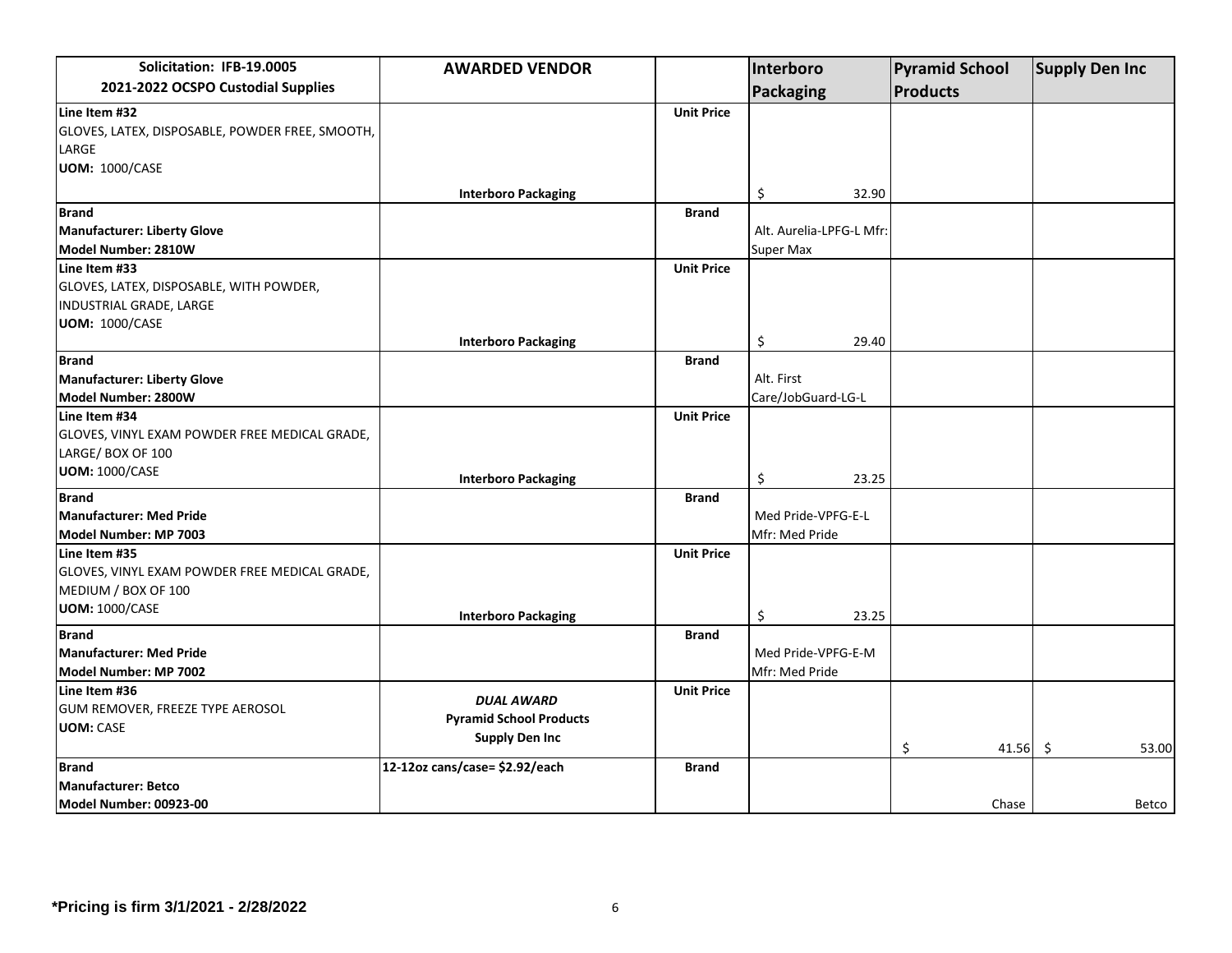| Solicitation: IFB-19.0005                          | <b>AWARDED VENDOR</b>          |                   | Interboro |                 | <b>Pyramid School</b> | <b>Supply Den Inc</b> |
|----------------------------------------------------|--------------------------------|-------------------|-----------|-----------------|-----------------------|-----------------------|
| 2021-2022 OCSPO Custodial Supplies                 |                                |                   | Packaging | <b>Products</b> |                       |                       |
| Line Item #37                                      |                                | <b>Unit Price</b> |           |                 |                       |                       |
| HANDLE, MOP AND FRAME FOR 24" WIDE MOP HEAD        |                                |                   |           |                 |                       |                       |
| <b>VARNISHED HANDLE</b>                            |                                |                   |           |                 |                       |                       |
| <b>UOM: EACH</b>                                   | <b>Pyramid School Products</b> |                   |           | \$              | 10.68                 |                       |
| <b>Brand</b>                                       |                                | <b>Brand</b>      |           |                 |                       |                       |
| Manufacturer: Tuway                                |                                |                   |           |                 |                       |                       |
| Model Number: SN24-5 & 01406NB                     |                                |                   |           |                 | Tuway                 |                       |
| Line Item #38                                      |                                | <b>Unit Price</b> |           |                 |                       |                       |
| MOP, DUST, DISPOSABLE CUT & BLENDED DISPOS         |                                |                   |           |                 |                       |                       |
| TREES II A SOFT OPEN TWIST YARN, NON TREATED, 5" X |                                |                   |           |                 |                       |                       |
| 36"                                                | <b>Pyramid School Products</b> |                   |           | \$              | 5.46                  |                       |
| <b>Brand</b>                                       |                                | <b>Brand</b>      |           |                 |                       |                       |
| Manufacturer: Rubbermaid                           |                                |                   |           |                 |                       |                       |
| Model Number: L155                                 |                                |                   |           |                 | Rubbermaid            |                       |
| Line Item #41                                      |                                | <b>Unit Price</b> |           |                 |                       |                       |
| MOP, SUPER STITCH BLEND MOP, WHITE, LARGE 5"       |                                |                   |           |                 |                       |                       |
| <b>UOM: CASE</b>                                   |                                |                   |           |                 |                       |                       |
|                                                    | <b>Pyramid School Products</b> |                   |           | \$              | 5.80                  |                       |
| <b>Brand</b>                                       |                                | <b>Brand</b>      |           |                 |                       |                       |
| Manufacturer: Rubbermaid                           |                                |                   |           |                 |                       |                       |
|                                                    |                                |                   |           |                 |                       |                       |
| Model Number: D253                                 |                                |                   |           |                 | Rubbermaid            |                       |
| Line Item #42                                      |                                | <b>Unit Price</b> |           |                 |                       |                       |
| MOP, TOILET BOWL DELUXE GREEN 202                  |                                |                   |           |                 |                       |                       |
| <b>UOM: EACH</b>                                   |                                |                   |           |                 |                       |                       |
|                                                    |                                |                   |           |                 |                       |                       |
|                                                    | <b>Pyramid School Products</b> |                   |           | \$              | 0.85                  |                       |
| <b>Brand</b>                                       |                                | <b>Brand</b>      |           |                 | Impact                |                       |
| Line Item #44                                      |                                | <b>Unit Price</b> |           |                 |                       |                       |
| MOP, WEB FOOT FINISH MOP, WHITE/BLUE, MEDIUM       |                                |                   |           |                 |                       |                       |
| 1"                                                 |                                |                   |           |                 |                       |                       |
| <b>UOM: CASE</b>                                   | <b>Pyramid School Products</b> |                   |           | \$              | 5.93                  |                       |
| <b>Brand</b>                                       |                                | Brand             |           |                 |                       |                       |
| Manufacturer: Rubbermaid                           |                                |                   |           |                 |                       |                       |
| Model Number: A412                                 |                                |                   |           |                 | Rubbermaid            |                       |
| Line Item #45                                      |                                | <b>Unit Price</b> |           |                 |                       |                       |
| MOP, WEB FOOT FINISH MOP, WHITE/BLUE, LARGE 1"     |                                |                   |           |                 |                       |                       |
| <b>UOM: CASE</b>                                   |                                |                   |           |                 |                       |                       |
|                                                    |                                |                   |           |                 |                       |                       |
|                                                    | <b>Pyramid School Products</b> |                   |           | \$              | 7.00                  |                       |
| <b>Brand</b>                                       |                                | <b>Brand</b>      |           |                 |                       |                       |
| Manufacturer: Rubbermaid                           |                                |                   |           |                 |                       |                       |
| Model Number: A413                                 |                                |                   |           |                 | Rubbermaid            |                       |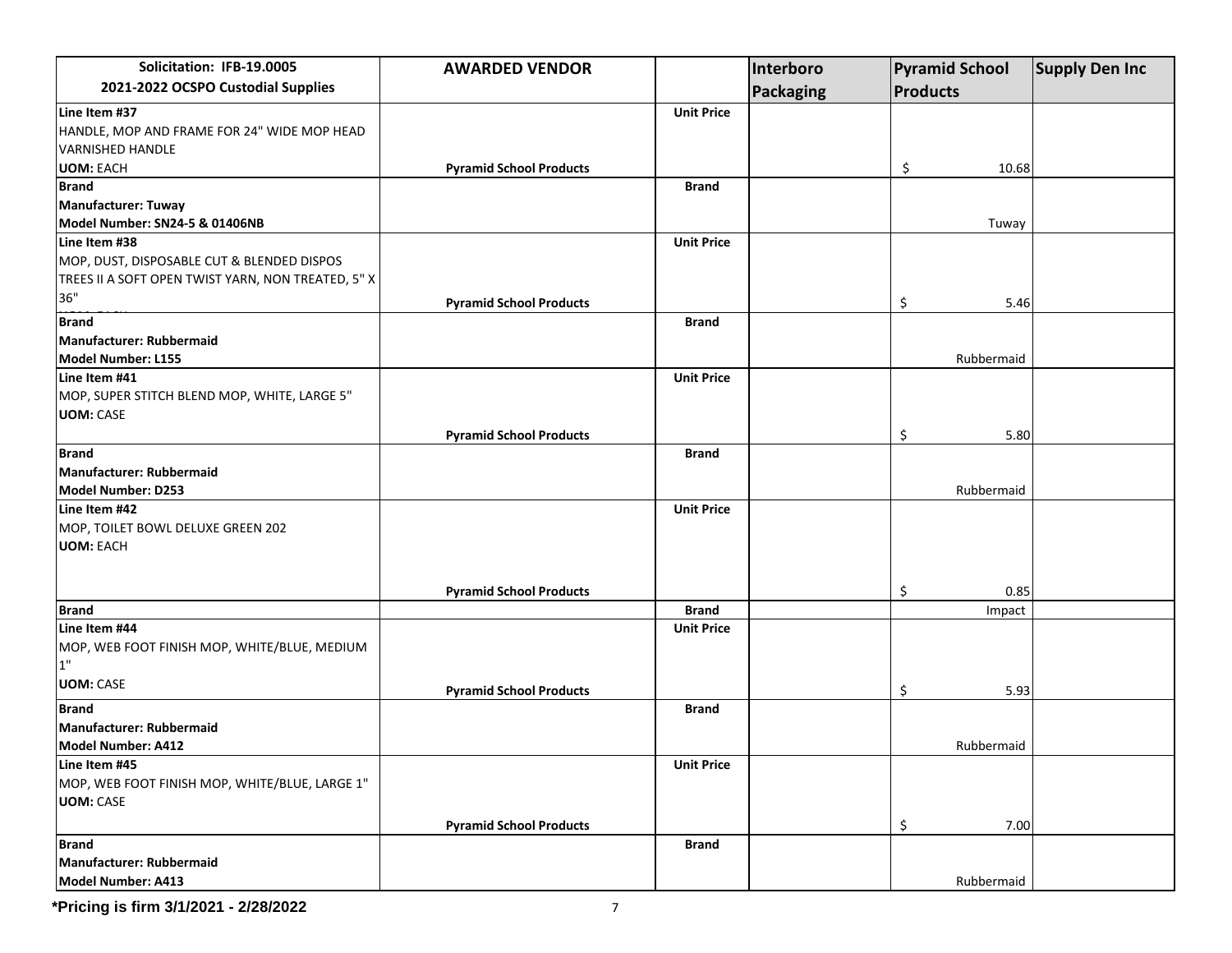| Solicitation: IFB-19.0005                    | <b>AWARDED VENDOR</b>          |                   | Interboro | <b>Pyramid School</b> |             | <b>Supply Den Inc</b> |
|----------------------------------------------|--------------------------------|-------------------|-----------|-----------------------|-------------|-----------------------|
| 2021-2022 OCSPO Custodial Supplies           |                                |                   | Packaging | <b>Products</b>       |             |                       |
| Line Item #46                                |                                | <b>Unit Price</b> |           |                       |             |                       |
| MOP, WET, RAYON/COTTON BLEND LOOPED-END TAIL |                                |                   |           |                       |             |                       |
| BANDED MOP, NO PLASTIC BAND, GREEN           | <b>Pyramid School Products</b> |                   |           | \$                    | 5.21        |                       |
| <b>Brand</b>                                 |                                | <b>Brand</b>      |           |                       |             |                       |
| Manufacturer: Rubbermaid                     |                                |                   |           |                       |             |                       |
| Model Number: C112-06                        |                                |                   |           | Rubbermaid            |             |                       |
| Line Item #47                                |                                | <b>Unit Price</b> |           |                       |             |                       |
| PAD, BUFFER RED 14"                          |                                |                   |           |                       |             |                       |
| <b>UOM: CASE</b>                             | <b>Supply Den Inc</b>          |                   |           |                       |             |                       |
|                                              |                                |                   |           |                       | \$          | 10.65                 |
| <b>Brand</b>                                 |                                | <b>Brand</b>      |           |                       |             |                       |
| <b>Manufacturer: 3M NIAGARA</b>              |                                |                   |           |                       |             |                       |
| Model Number: 61-5000-4492-2                 |                                |                   |           |                       |             | 3M Niagara            |
| Line Item #48                                |                                | <b>Unit Price</b> |           |                       |             |                       |
| PAD, BUFFER RED 16"                          | <b>Supply Den Inc</b>          |                   |           |                       |             |                       |
| <b>UOM: CASE</b>                             |                                |                   |           |                       | \$          | 12.71                 |
| <b>Brand</b>                                 |                                | <b>Brand</b>      |           |                       |             |                       |
| <b>Manufacturer: 3M NIAGARA</b>              |                                |                   |           |                       |             |                       |
| Model Number: 61-5000-4494-8                 |                                |                   |           |                       |             | 3M Niagara            |
| Line Item #49                                |                                | <b>Unit Price</b> |           |                       |             |                       |
| PAD, BUFFING RED, LIGHT ABRASIVE, 20"        | <b>Supply Den Inc</b>          |                   |           |                       |             |                       |
| <b>UOM: BOX</b>                              |                                |                   |           |                       | \$          | 18.07                 |
| <b>Brand</b>                                 |                                | <b>Brand</b>      |           |                       |             |                       |
| Manufacturer: 3M NIAGARA                     |                                |                   |           |                       |             |                       |
| Model Number: 5100-20                        |                                |                   |           |                       |             | 3M Niagara            |
| Line Item #50                                |                                | <b>Unit Price</b> |           |                       |             |                       |
| PAD, CLEANER BLUE 14"                        |                                |                   |           |                       |             |                       |
| <b>UOM: CASE</b>                             | <b>Supply Den Inc</b>          |                   |           |                       |             |                       |
|                                              |                                |                   |           |                       | \$          | 10.65                 |
| <b>Brand</b>                                 |                                | <b>Brand</b>      |           |                       |             |                       |
| Manufacturer: 3M NIAGARA                     |                                |                   |           |                       |             |                       |
| Model Number: 61-5000-4472-4                 |                                |                   |           |                       |             | 3M Niagara            |
| Line Item #51                                | <b>DUAL AWARD</b>              | <b>Unit Price</b> |           |                       |             |                       |
| PAD, CLEANER BLUE 20"                        | <b>Pyramid School Products</b> |                   |           |                       |             |                       |
| <b>UOM: CASE</b>                             | <b>Supply Den Inc</b>          |                   |           | \$                    | \$<br>21.37 | 18.07                 |
| <b>Brand</b>                                 |                                | <b>Brand</b>      |           |                       |             |                       |
| Manufacturer: 3M NIAGARA                     |                                |                   |           |                       |             |                       |
| Model Number: 61-5000-4478-1                 |                                |                   |           |                       | ACS         | 3M Niagara            |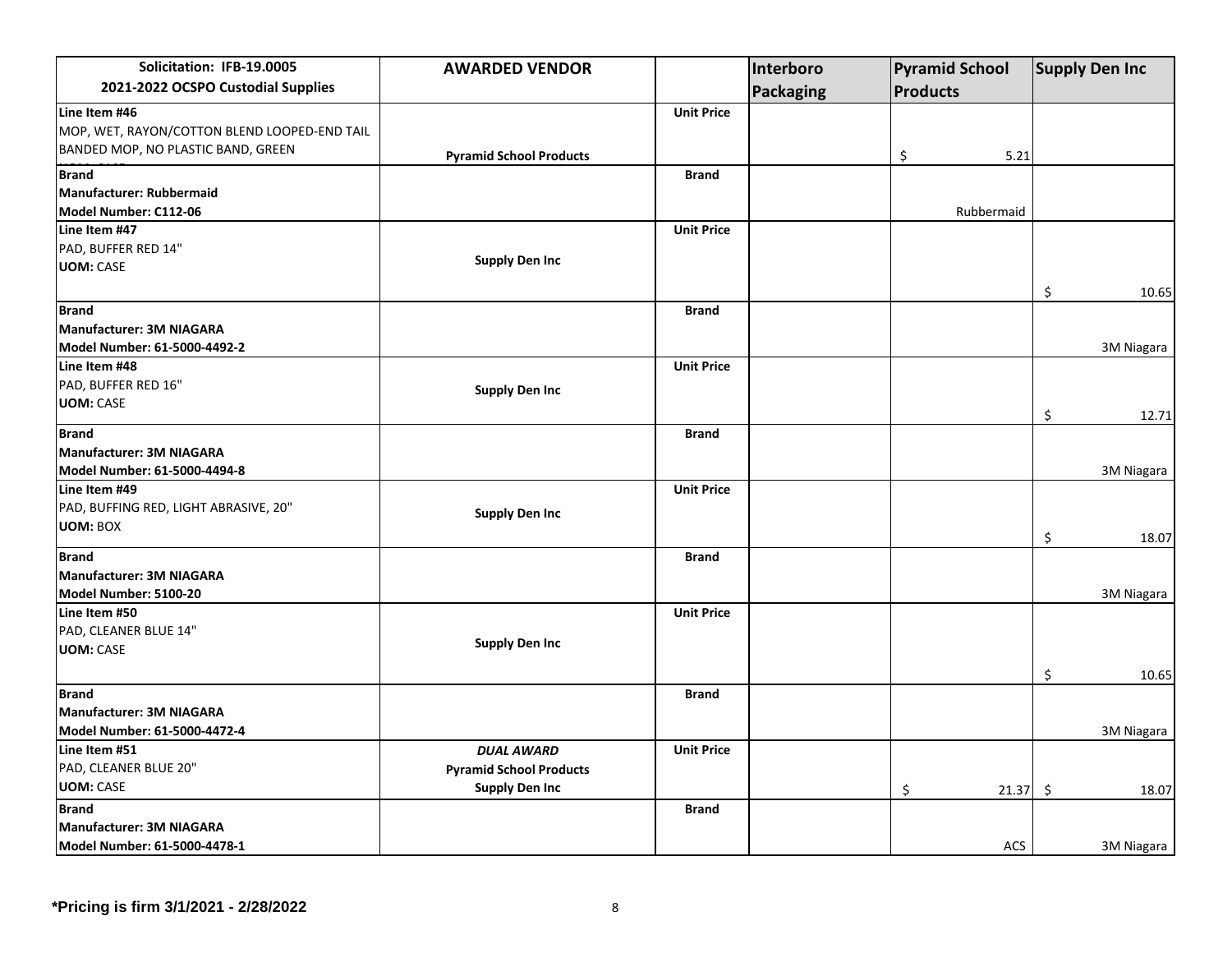| Solicitation: IFB-19.0005                        | <b>AWARDED VENDOR</b>          |                   | Interboro        |                 | <b>Pyramid School</b> | <b>Supply Den Inc</b> |       |
|--------------------------------------------------|--------------------------------|-------------------|------------------|-----------------|-----------------------|-----------------------|-------|
| 2021-2022 OCSPO Custodial Supplies               |                                |                   | <b>Packaging</b> | <b>Products</b> |                       |                       |       |
| Line Item #52                                    | <b>DUAL AWARD</b>              | <b>Unit Price</b> |                  |                 |                       |                       |       |
| PAD, DOODLEBUG PAD, SCRUB, GREEN, 6/PKS OF 10    | <b>Pyramid School Products</b> |                   |                  |                 |                       |                       |       |
| <b>UOM: CASE</b>                                 | <b>Supply Den Inc</b>          |                   |                  | \$              | 14.25                 | \$                    | 29.11 |
| <b>Brand</b>                                     |                                | <b>Brand</b>      |                  |                 |                       |                       |       |
| Manufacturer: 3M                                 |                                |                   |                  |                 |                       |                       |       |
| Model Number: 70071593373                        |                                |                   |                  |                 | <b>ACS</b>            |                       | 3M    |
| Line Item #53                                    |                                | <b>Unit Price</b> |                  |                 |                       |                       |       |
| PAD, DUST MICROFIBER, HEAVY-DUTY 24"             |                                |                   |                  |                 |                       |                       |       |
| <b>UOM: CASE</b>                                 |                                |                   |                  |                 |                       |                       |       |
|                                                  | <b>Pyramid School Products</b> |                   |                  | \$              | 52.60                 |                       |       |
| <b>Brand</b>                                     |                                | <b>Brand</b>      |                  |                 |                       |                       |       |
| Manufacturer: Tuway                              |                                |                   |                  |                 |                       |                       |       |
| Model Number: MFG 24FR                           |                                |                   |                  |                 | Monarch               |                       |       |
| Line Item #54                                    |                                | <b>Unit Price</b> |                  |                 |                       |                       |       |
| PAD, DUST MICROFIBER, HEAVY-DUTY 48"             |                                |                   |                  |                 |                       |                       |       |
| <b>UOM: CASE</b>                                 | <b>Pyramid School Products</b> |                   |                  | \$              | 73.27                 |                       |       |
| <b>Brand</b>                                     |                                | <b>Brand</b>      |                  |                 |                       |                       |       |
| Manufacturer: Tuway                              |                                |                   |                  |                 |                       |                       |       |
| Model Number: MFG 48FR                           |                                |                   |                  |                 | Monarch               |                       |       |
| Line Item #55                                    |                                | <b>Unit Price</b> |                  |                 |                       |                       |       |
| PAD, DUST MICROFIBER, HEAVY-DUTY 18"             | <b>Pyramid School Products</b> |                   |                  |                 |                       |                       |       |
| <b>UOM: CASE</b>                                 |                                |                   |                  |                 |                       |                       |       |
|                                                  |                                |                   |                  | \$              | 49.75                 |                       |       |
| <b>Brand</b>                                     |                                | <b>Brand</b>      |                  |                 |                       |                       |       |
| Manufacturer: Rubbermaid                         |                                |                   |                  |                 |                       |                       |       |
| Model Number: Q412                               |                                |                   |                  |                 | Monarch               |                       |       |
| Line Item #56                                    |                                | <b>Unit Price</b> |                  |                 |                       |                       |       |
| PAD, DUST MICROFIBER, HEAVY-DUTY 36"             |                                |                   |                  |                 |                       |                       |       |
| <b>UOM: CASE</b>                                 |                                |                   |                  |                 |                       |                       |       |
|                                                  | <b>Pyramid School Products</b> |                   |                  | \$              | 68.29                 |                       |       |
| <b>Brand</b>                                     |                                | <b>Brand</b>      |                  |                 |                       |                       |       |
| Manufacturer: Tuway                              |                                |                   |                  |                 |                       |                       |       |
| Model Number: MFG 36FR                           |                                |                   |                  |                 | Monarch               |                       |       |
| Line Item #57                                    |                                | <b>Unit Price</b> |                  |                 |                       |                       |       |
| PAD, EASY ERASING NO. 4004, 3 PER CASE/4 PER BAG | <b>Supply Den Inc</b>          |                   |                  |                 |                       |                       |       |
| <b>UOM: CASE</b>                                 |                                |                   |                  |                 |                       | \$                    | 42.54 |
| <b>Brand</b>                                     |                                | <b>Brand</b>      |                  |                 |                       |                       |       |
| Manufacturer: 3M                                 |                                |                   |                  |                 |                       |                       |       |
| Model Number: 70-0712-8392-6                     |                                |                   |                  |                 |                       |                       | 3M    |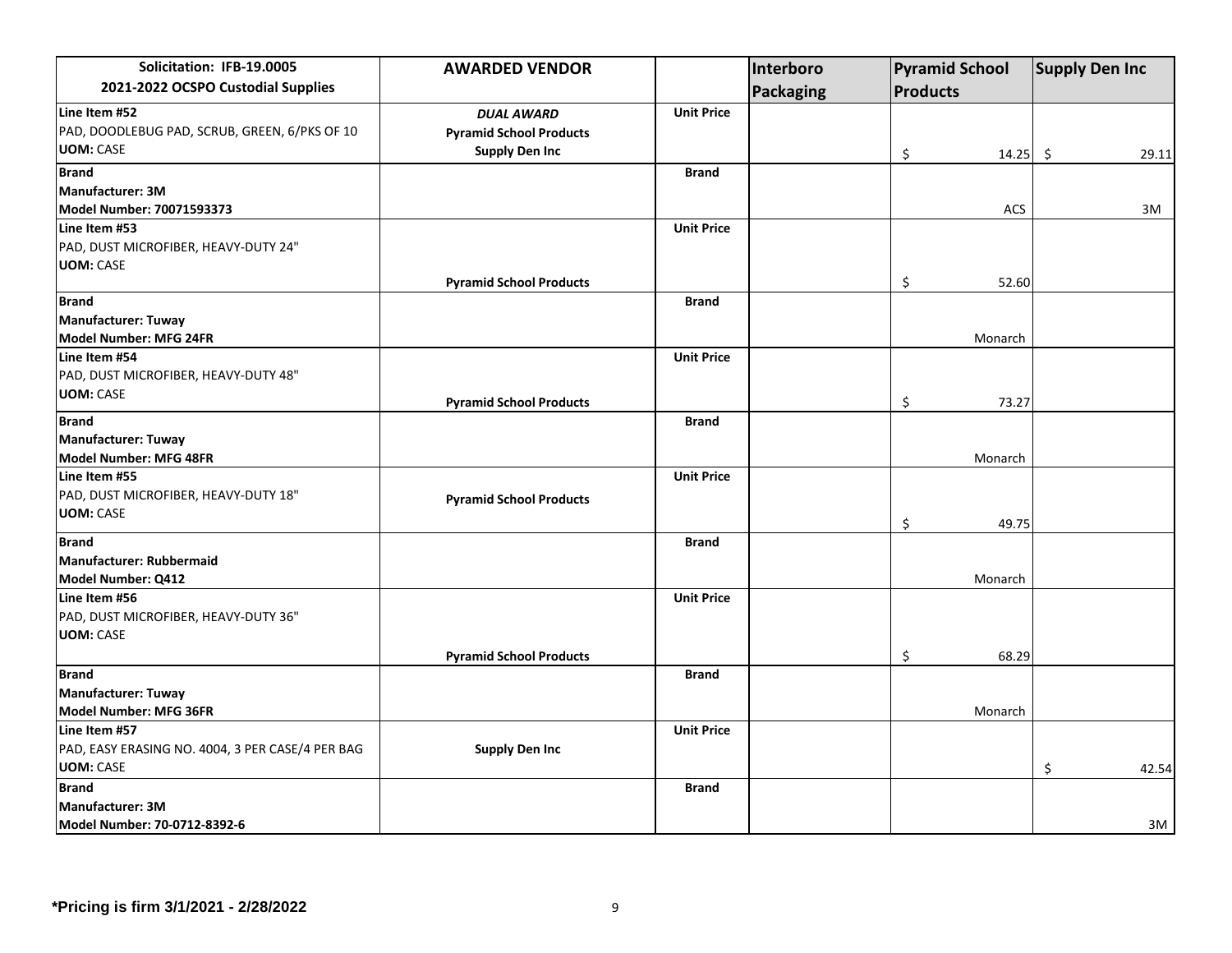| Solicitation: IFB-19.0005                    | <b>AWARDED VENDOR</b> |                   | Interboro | <b>Pyramid School</b> | <b>Supply Den Inc</b> |            |
|----------------------------------------------|-----------------------|-------------------|-----------|-----------------------|-----------------------|------------|
| 2021-2022 OCSPO Custodial Supplies           |                       |                   | Packaging | <b>Products</b>       |                       |            |
| Line Item #58                                |                       | <b>Unit Price</b> |           |                       |                       |            |
| PAD, HI-SPEED 20" NATURAL BLEND TAN          | <b>Supply Den Inc</b> |                   |           |                       |                       |            |
| <b>UOM: CASE</b>                             |                       |                   |           |                       | \$                    | 26.77      |
| <b>Brand</b>                                 |                       | <b>Brand</b>      |           |                       |                       |            |
| Manufacturer: 3M                             |                       |                   |           |                       |                       |            |
| Model Number: 70-0705-0209-4                 |                       |                   |           |                       |                       | 3M         |
| Line Item #59                                |                       | <b>Unit Price</b> |           |                       |                       |            |
| PAD, SCOURING HD SCOUR PAD 86, 6X9 12/BOX, 3 | <b>Supply Den Inc</b> |                   |           |                       |                       |            |
| BOXES/CASE                                   |                       |                   |           |                       |                       | 45.84      |
| <b>Brand</b>                                 |                       |                   |           |                       | \$                    |            |
| Manufacturer: 3M                             |                       | <b>Brand</b>      |           |                       |                       |            |
| Model Number: 61-5000-2592-1                 |                       |                   |           |                       |                       | 3M         |
| Line Item #60                                |                       | <b>Unit Price</b> |           |                       |                       |            |
| PAD, SCOURING, GREEN 6" X 9" 20/CASE         |                       |                   |           |                       |                       |            |
| <b>UOM: CASE</b>                             |                       |                   |           |                       |                       |            |
|                                              | <b>Supply Den Inc</b> |                   |           |                       |                       |            |
|                                              |                       |                   |           |                       |                       |            |
|                                              |                       |                   |           |                       | \$                    | 29.11      |
| <b>Brand</b>                                 |                       | <b>Brand</b>      |           |                       |                       |            |
| Manufacturer: 3M                             |                       |                   |           |                       |                       |            |
| Model Number: 70-071-5924-09                 |                       |                   |           |                       |                       | 3M         |
| Line Item #61                                |                       | <b>Unit Price</b> |           |                       |                       |            |
| PAD, SCOURING, MEDIUM DUTY, GREEN, 20/BOX, 3 | <b>Supply Den Inc</b> |                   |           |                       |                       |            |
| BOXES/CASE 6" X 9"                           |                       |                   |           |                       |                       |            |
| <b>UOM: CASE</b>                             |                       |                   |           |                       | \$                    | 29.11      |
| <b>Brand</b>                                 |                       | <b>Brand</b>      |           |                       |                       |            |
| Manufacturer: 3M                             |                       |                   |           |                       |                       |            |
| Model Number: 70-071-15923-83                |                       |                   |           |                       |                       | 3M         |
| Line Item #62                                |                       | <b>Unit Price</b> |           |                       |                       |            |
| PAD, SCRUBBER, BLUE 20"                      | <b>Supply Den Inc</b> |                   |           |                       |                       |            |
| <b>UOM: CASE</b>                             |                       |                   |           |                       | \$                    | 18.07      |
| <b>Brand</b>                                 |                       | <b>Brand</b>      |           |                       |                       |            |
| Manufacturer: 3M                             |                       |                   |           |                       |                       |            |
| Model Number: 8413                           |                       |                   |           |                       |                       | 3M         |
| Line Item #63                                |                       | <b>Unit Price</b> |           |                       |                       |            |
| PAD, SCRUBBER, GREEN 17"                     | <b>Supply Den Inc</b> |                   |           |                       |                       |            |
| <b>UOM: CASE</b>                             |                       |                   |           |                       |                       |            |
|                                              |                       |                   |           |                       | \$                    | 14.88      |
| <b>Brand</b>                                 |                       | <b>Brand</b>      |           |                       |                       |            |
| Manufacturer: 3M-NIAGARA                     |                       |                   |           |                       |                       |            |
| Model Number: 70-0711-6543-8                 |                       |                   |           |                       |                       | 3M Niagara |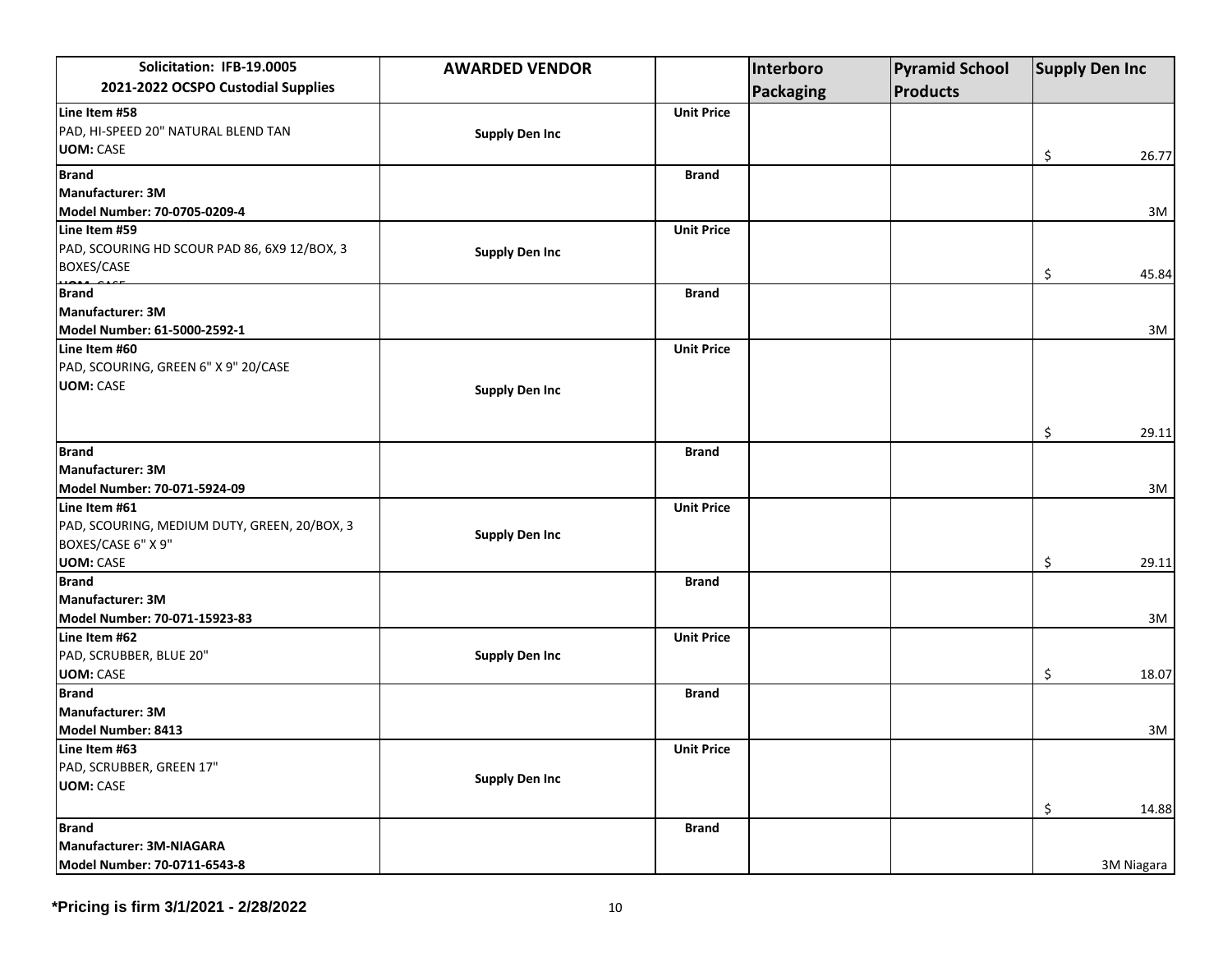| Solicitation: IFB-19.0005                         | <b>AWARDED VENDOR</b> |                   | Interboro        | <b>Pyramid School</b> | <b>Supply Den Inc</b> |       |
|---------------------------------------------------|-----------------------|-------------------|------------------|-----------------------|-----------------------|-------|
| 2021-2022 OCSPO Custodial Supplies                |                       |                   | <b>Packaging</b> | <b>Products</b>       |                       |       |
| Line Item #64                                     |                       | <b>Unit Price</b> |                  |                       |                       |       |
| PAD, STRIPPING BLACK 13"                          | <b>Supply Den Inc</b> |                   |                  |                       |                       |       |
| <b>UOM: CASE</b>                                  |                       |                   |                  |                       | \$                    | 14.39 |
| <b>Brand</b>                                      |                       | <b>Brand</b>      |                  |                       |                       |       |
| Manufacturer: 3M                                  |                       |                   |                  |                       |                       |       |
| Model Number: 61-5000-4437-7                      |                       |                   |                  |                       |                       | 3M    |
| Line Item #65                                     |                       | <b>Unit Price</b> |                  |                       |                       |       |
| PAD, STRIPPING BLACK 14"                          |                       |                   |                  |                       |                       |       |
| <b>UOM: CASE</b>                                  | <b>Supply Den Inc</b> |                   |                  |                       |                       |       |
|                                                   |                       |                   |                  |                       | \$                    | 16.37 |
| <b>Brand</b>                                      |                       | <b>Brand</b>      |                  |                       |                       |       |
| Manufacturer: 3M                                  |                       |                   |                  |                       |                       |       |
| Model Number: 61-5000-4438-5                      |                       |                   |                  |                       |                       | 3M    |
| Line Item #66                                     |                       | <b>Unit Price</b> |                  |                       |                       |       |
| PAD, STRIPPING BLACK 16"                          | <b>Supply Den Inc</b> |                   |                  |                       |                       |       |
| <b>UOM: CASE</b>                                  |                       |                   |                  |                       | \$                    | 19.17 |
| <b>Brand</b>                                      |                       | <b>Brand</b>      |                  |                       |                       |       |
| Manufacturer: 3M                                  |                       |                   |                  |                       |                       |       |
| Model Number: 61-5000-4440-1                      |                       |                   |                  |                       |                       | 3M    |
| Line Item #67                                     |                       | <b>Unit Price</b> |                  |                       |                       |       |
| PAD, STRIPPING BLACK 19"                          | <b>Supply Den Inc</b> |                   |                  |                       |                       |       |
| <b>UOM: CASE</b>                                  |                       |                   |                  |                       | \$                    | 25.25 |
| <b>Brand</b>                                      |                       | <b>Brand</b>      |                  |                       |                       |       |
| Manufacturer: 3M                                  |                       |                   |                  |                       |                       |       |
| Model Number: 61-5000-4442-7                      |                       |                   |                  |                       |                       | 3M    |
| Line Item #68                                     |                       | <b>Unit Price</b> |                  |                       |                       |       |
| PAD, STRIPPING BLACK 20"                          | <b>Supply Den Inc</b> |                   |                  |                       |                       |       |
| <b>UOM: CASE</b>                                  |                       |                   |                  |                       | \$                    | 27.50 |
| <b>Brand</b>                                      |                       | <b>Brand</b>      |                  |                       |                       |       |
| Manufacturer: 3M                                  |                       |                   |                  |                       |                       |       |
| Model Number: 61-5000-3592-0                      |                       |                   |                  |                       |                       | 3M    |
| Line Item #69                                     |                       | <b>Unit Price</b> |                  |                       |                       |       |
| PAD, STRIPPING HIGH FOR WET STRIPPING FLOOR, 20", | <b>Supply Den Inc</b> |                   |                  |                       |                       |       |
| 5/CASE                                            |                       |                   |                  |                       | \$                    | 51.36 |
| <b>Brand</b>                                      |                       | <b>Brand</b>      |                  |                       |                       |       |
| Manufacturer: 3M                                  |                       |                   |                  |                       |                       |       |
| Model Number: 8278                                |                       |                   |                  |                       |                       | 3M    |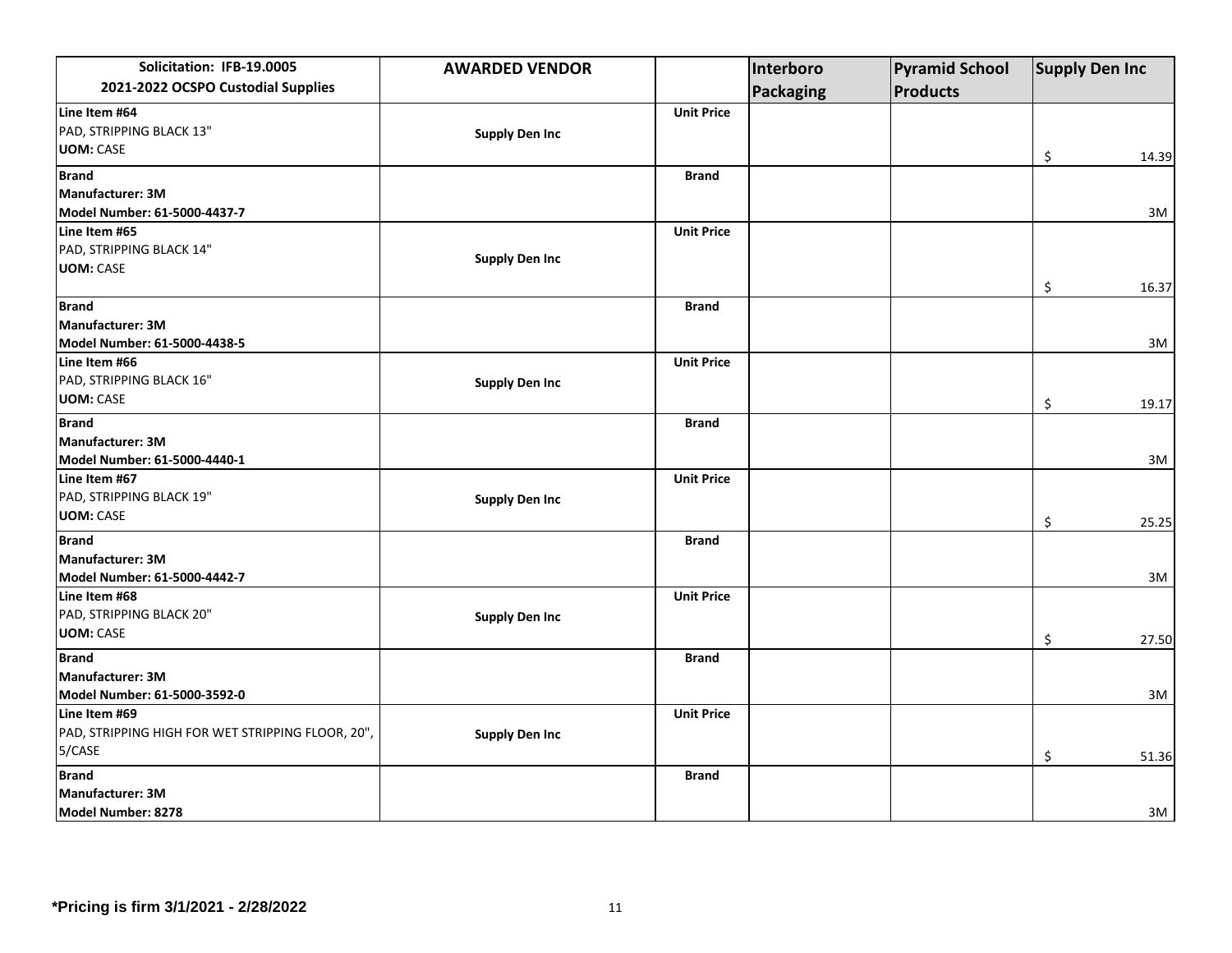| Solicitation: IFB-19.0005                      | <b>AWARDED VENDOR</b>          |                   | Interboro        | <b>Pyramid School</b> | <b>Supply Den Inc</b> |
|------------------------------------------------|--------------------------------|-------------------|------------------|-----------------------|-----------------------|
| 2021-2022 OCSPO Custodial Supplies             |                                |                   | <b>Packaging</b> | <b>Products</b>       |                       |
| Line Item #70                                  |                                | <b>Unit Price</b> |                  |                       |                       |
| PAD, STRIPPING, BLACK 12"                      | <b>Supply Den Inc</b>          |                   |                  |                       |                       |
| <b>UOM: CASE</b>                               |                                |                   |                  |                       | \$<br>15.39           |
| <b>Brand</b>                                   |                                | <b>Brand</b>      |                  |                       |                       |
| <b>Manufacturer: 3M</b>                        |                                |                   |                  |                       |                       |
| Model Number: 70-0708-4261-5                   |                                |                   |                  |                       | 3M                    |
| Line Item #71                                  |                                | <b>Unit Price</b> |                  |                       |                       |
| PAD, STRIPPING, BLACK 20"                      | <b>Supply Den Inc</b>          |                   |                  |                       |                       |
| <b>UOM: CASE</b>                               |                                |                   |                  |                       | \$<br>27.50           |
| <b>Brand</b>                                   |                                | <b>Brand</b>      |                  |                       |                       |
| Manufacturer: 3M                               |                                |                   |                  |                       |                       |
| Model Number: 61-5000-3592-0                   |                                |                   |                  |                       | 3M                    |
| Line Item #72                                  |                                | <b>Unit Price</b> |                  |                       |                       |
| PAD, STRIPPING, HI-PRO 20"                     | <b>Supply Den Inc</b>          |                   |                  |                       | 24.06<br>\$           |
| <b>Brand</b>                                   |                                | <b>Brand</b>      |                  |                       |                       |
| Manufacturer: 3M-Niagra                        |                                |                   |                  |                       |                       |
| Model Number: 35014                            |                                |                   |                  |                       | 3M Niagara            |
| Line Item #74                                  | <b>DUAL AWARD</b>              | <b>Unit Price</b> |                  |                       |                       |
| SCRAPER BLADES, REPLACEMENT FOR LONG HANDLE    | <b>Pyramid School Products</b> |                   |                  |                       |                       |
| <b>SCRAPERS 4" 6 PER CASE</b>                  | <b>Supply Den Inc</b>          |                   |                  | \$<br>$7.12 \div$     | 6.26                  |
| <b>Brand</b>                                   | Pack of 10                     | <b>Brand</b>      |                  |                       |                       |
| Manufacturer: Ettore                           |                                |                   |                  |                       |                       |
| Model Number: 20291                            |                                |                   |                  | Bebler Brush          | Unger                 |
| Line Item #75                                  |                                | <b>Unit Price</b> |                  |                       |                       |
| SCRAPER, ETTORE POCKET METAL CASE              | <b>Supply Den Inc</b>          |                   |                  |                       |                       |
| <b>UOM: EACH</b>                               |                                |                   |                  |                       | \$<br>1.03            |
| <b>Brand</b>                                   |                                | <b>Brand</b>      |                  |                       |                       |
| <b>Manufacturer: Ettore</b>                    |                                |                   |                  |                       |                       |
| Model Number: 4286                             |                                |                   |                  |                       | Unger                 |
| Line Item #76                                  | <b>Supply Den Inc</b>          | <b>Unit Price</b> |                  |                       |                       |
| SCRAPER, LONG HANDLE 48" HANDLE WITH RUBBER    |                                |                   |                  |                       | \$<br>43.96           |
| <b>Brand</b>                                   |                                | <b>Brand</b>      |                  |                       |                       |
| <b>Manufacturer: Ettore</b>                    |                                |                   |                  |                       |                       |
| Model Number: 2007                             |                                |                   |                  |                       | Ettore                |
| Line Item #77                                  |                                | <b>Unit Price</b> |                  |                       |                       |
| SOAP, HAND LITE'N FOAMY SUNFLOWER FRESH 4/CASE | <b>Supply Den Inc</b>          |                   |                  |                       |                       |
| <b>GALLON</b>                                  |                                |                   |                  |                       | \$<br>27.17           |
| <b>Brand</b>                                   |                                | <b>Brand</b>      |                  |                       | Spartan               |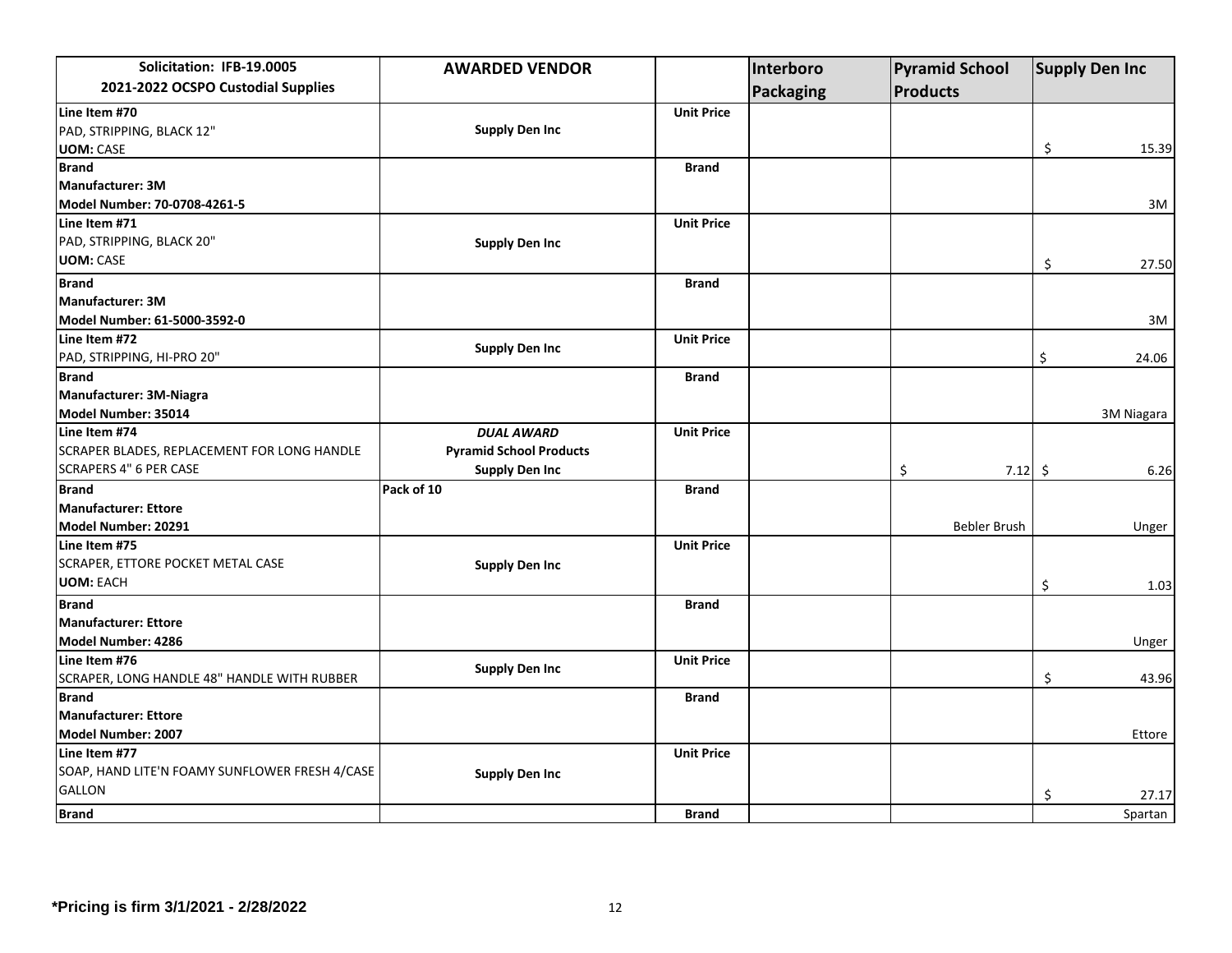| Solicitation: IFB-19.0005                                                                                  | <b>AWARDED VENDOR</b>                                                        |                   | Interboro        | <b>Pyramid School</b> | <b>Supply Den Inc</b> |  |
|------------------------------------------------------------------------------------------------------------|------------------------------------------------------------------------------|-------------------|------------------|-----------------------|-----------------------|--|
| 2021-2022 OCSPO Custodial Supplies                                                                         |                                                                              |                   | <b>Packaging</b> | <b>Products</b>       |                       |  |
| Line Item #78<br>SOAP, HAND SANITIZER REFILL 1200 ML 2/CASE<br><b>UOM: CASE</b>                            | <b>Supply Den Inc</b>                                                        | <b>Unit Price</b> |                  |                       | \$<br>63.47           |  |
| <b>Brand</b><br>Manufacturer: Gojo<br>Model Number: 5392-02                                                |                                                                              | <b>Brand</b>      |                  |                       | Gojo                  |  |
| Line Item #79<br>SOAP, HAND SANITIZER FOAM REFILL, 1200 ML 3/CASE<br><b>UOM: CASE</b>                      | <b>Supply Den Inc</b>                                                        | <b>Unit Price</b> |                  |                       | \$<br>69.12           |  |
| <b>Brand</b><br><b>Manufacturer: Gojo</b><br>Model Number: 5192-03                                         |                                                                              | <b>Brand</b>      |                  |                       | Gojo                  |  |
| Line Item #80<br>SOAP, PAIL PUMP FOR 1 OUNCE 5 GALLON PAIL<br><b>UOM: EACH</b>                             | <b>DUAL AWARD</b><br><b>Pyramid School Products</b><br><b>Supply Den Inc</b> | <b>Unit Price</b> |                  | \$                    | 3.55 \$<br>3.05       |  |
| <b>Brand</b><br>Manufacturer: Impact<br>Model Number: 901A                                                 |                                                                              | <b>Brand</b>      |                  | Tolco                 | Impact                |  |
| Line Item #81<br>SPONGE, CELLULOSE 4 1/2" x 3" x 11/16"<br><b>UOM: EACH</b>                                |                                                                              | <b>Unit Price</b> |                  |                       |                       |  |
| <b>Brand</b><br>Manufacturer: Hydra Sponge<br>Model Number: W1PK                                           |                                                                              | <b>Brand</b>      |                  | \$<br>Hydra Sponge    | 0.69                  |  |
| Line Item #82<br>WASTEBASKET, SOFT, 41 1/4 QUART LIST WHAT<br><b>COLORS ARE AVAILABLE.</b>                 |                                                                              | <b>Unit Price</b> |                  | \$                    | 6.19                  |  |
| <b>Brand</b><br>Manufacturer: Rubbermaid<br>Model Number: 2957                                             |                                                                              | <b>Brand</b>      |                  | Rubbermaid            |                       |  |
| Line Item #83<br>DUSTMOP, CASTAWAY BLENDED CUT-END DISPOSABLE<br>5 x 60, WHITE 12/CASE<br><b>UOM: CASE</b> |                                                                              | <b>Unit Price</b> |                  | \$<br>82.68           |                       |  |
| <b>Brand</b><br><b>Manufacturer: RUBBERMAID</b><br>Model Number: L-158                                     |                                                                              | <b>Brand</b>      |                  | Rubbermaid            |                       |  |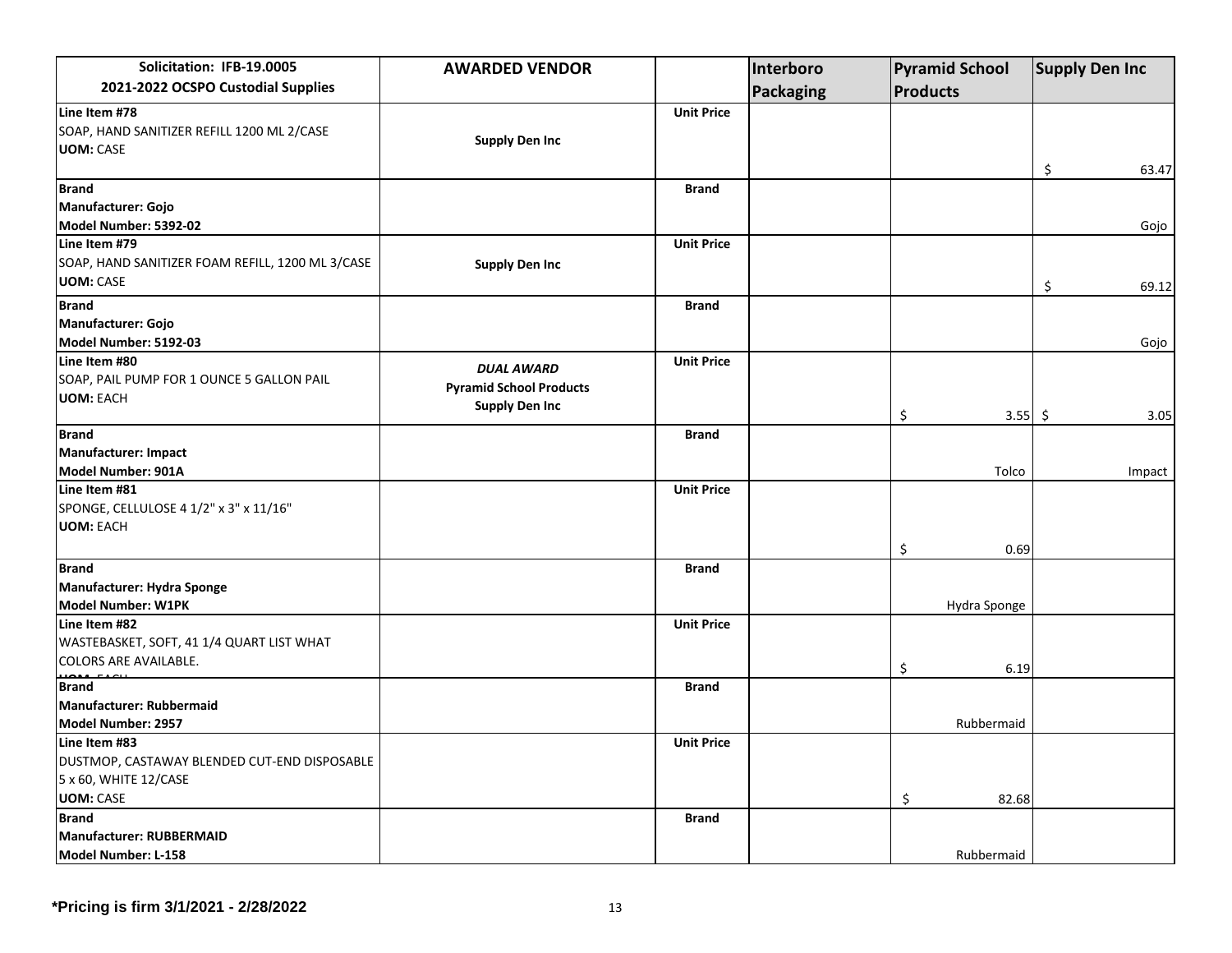| Solicitation: IFB-19.0005                              | <b>AWARDED VENDOR</b> |                   | Interboro        |    | <b>Pyramid School</b><br><b>Products</b> |    | <b>Supply Den Inc</b> |  |
|--------------------------------------------------------|-----------------------|-------------------|------------------|----|------------------------------------------|----|-----------------------|--|
| 2021-2022 OCSPO Custodial Supplies                     |                       |                   | <b>Packaging</b> |    |                                          |    |                       |  |
| Line Item #84                                          |                       | <b>Unit Price</b> |                  |    |                                          |    |                       |  |
| MOPHEAD, SWINGER, LOPED LARGE 1" BLUE 6/CASE           |                       |                   |                  |    |                                          |    |                       |  |
| <b>UOM: CASE</b>                                       |                       |                   |                  | \$ | 30.06                                    |    |                       |  |
| <b>Brand</b>                                           |                       | Brand             |                  |    |                                          |    |                       |  |
| Manufacturer: RUBBERMAID                               |                       |                   |                  |    |                                          |    |                       |  |
| Model Number: RM C113                                  |                       |                   |                  |    | Rubbermaid                               |    |                       |  |
| Line Item #85                                          |                       | <b>Unit Price</b> |                  |    |                                          |    |                       |  |
| SOAP, HAND, BULK, FOAMING PEARLUX GALLON               |                       |                   |                  |    |                                          |    |                       |  |
| <b>UOM: GALLON</b>                                     |                       |                   | NO BID           |    | NO BID                                   |    | NO BID                |  |
| <b>Brand</b>                                           |                       | <b>Brand</b>      |                  |    |                                          |    |                       |  |
| All Brands are Acceptable                              |                       |                   |                  |    |                                          |    |                       |  |
| Line Item #86                                          |                       | <b>Unit Price</b> |                  |    |                                          |    |                       |  |
| DISPENSER FOR HAND SOAP. PLEASE INDICATE WHAT          |                       |                   |                  |    |                                          |    |                       |  |
| THE CONTRACT TERMS WILL BE FOR THE DISPENSERS.         |                       |                   |                  |    |                                          |    |                       |  |
| PLEASE SPECIFY COLORS ARE AVAILABLE.                   |                       |                   | NO BID           |    | NO BID                                   |    | NO BID                |  |
| <b>Brand</b>                                           |                       | <b>Brand</b>      |                  |    |                                          |    |                       |  |
| All Brands are Acceptable                              |                       |                   |                  |    |                                          |    |                       |  |
| Line Item #87                                          |                       | <b>Unit Price</b> |                  |    |                                          |    |                       |  |
| Ice Melt                                               |                       |                   |                  |    |                                          |    |                       |  |
| <b>UOM: 50lb BAG</b>                                   | <b>Supply Den Inc</b> |                   |                  |    |                                          |    |                       |  |
|                                                        |                       |                   |                  |    |                                          | \$ | 8.42                  |  |
| <b>Brand</b>                                           |                       | <b>Brand</b>      |                  |    |                                          |    |                       |  |
| All Brands are Acceptable - To be delivered in a 24-48 |                       |                   |                  |    |                                          |    |                       |  |
| hour window                                            |                       |                   |                  |    |                                          |    | Powermelt             |  |
| Line Item #88                                          |                       | <b>Unit Price</b> |                  |    |                                          |    |                       |  |
| PH7Q Neutral Disinfectant                              | <b>Supply Den Inc</b> |                   |                  |    |                                          |    |                       |  |
| <b>UOM: 5 GALLON PAIL</b>                              |                       |                   |                  |    |                                          |    |                       |  |
|                                                        |                       |                   |                  |    |                                          | \$ | 49.31                 |  |
| <b>Brand</b>                                           |                       | <b>Brand</b>      |                  |    |                                          |    |                       |  |
| <b>Betco Product</b>                                   |                       |                   |                  |    |                                          |    | Betco                 |  |
| Line Item #89                                          |                       | <b>Unit Price</b> |                  |    |                                          |    |                       |  |
| PH7Q Neutral Disinfectant                              | <b>Supply Den Inc</b> |                   |                  |    |                                          |    |                       |  |
| <b>UOM: 55 GALLON DRUM</b>                             |                       |                   |                  |    |                                          | \$ | 371.70                |  |
| <b>Brand</b>                                           |                       | <b>Brand</b>      |                  |    |                                          |    |                       |  |
| <b>Betco Product</b>                                   |                       |                   |                  |    |                                          |    | Betco                 |  |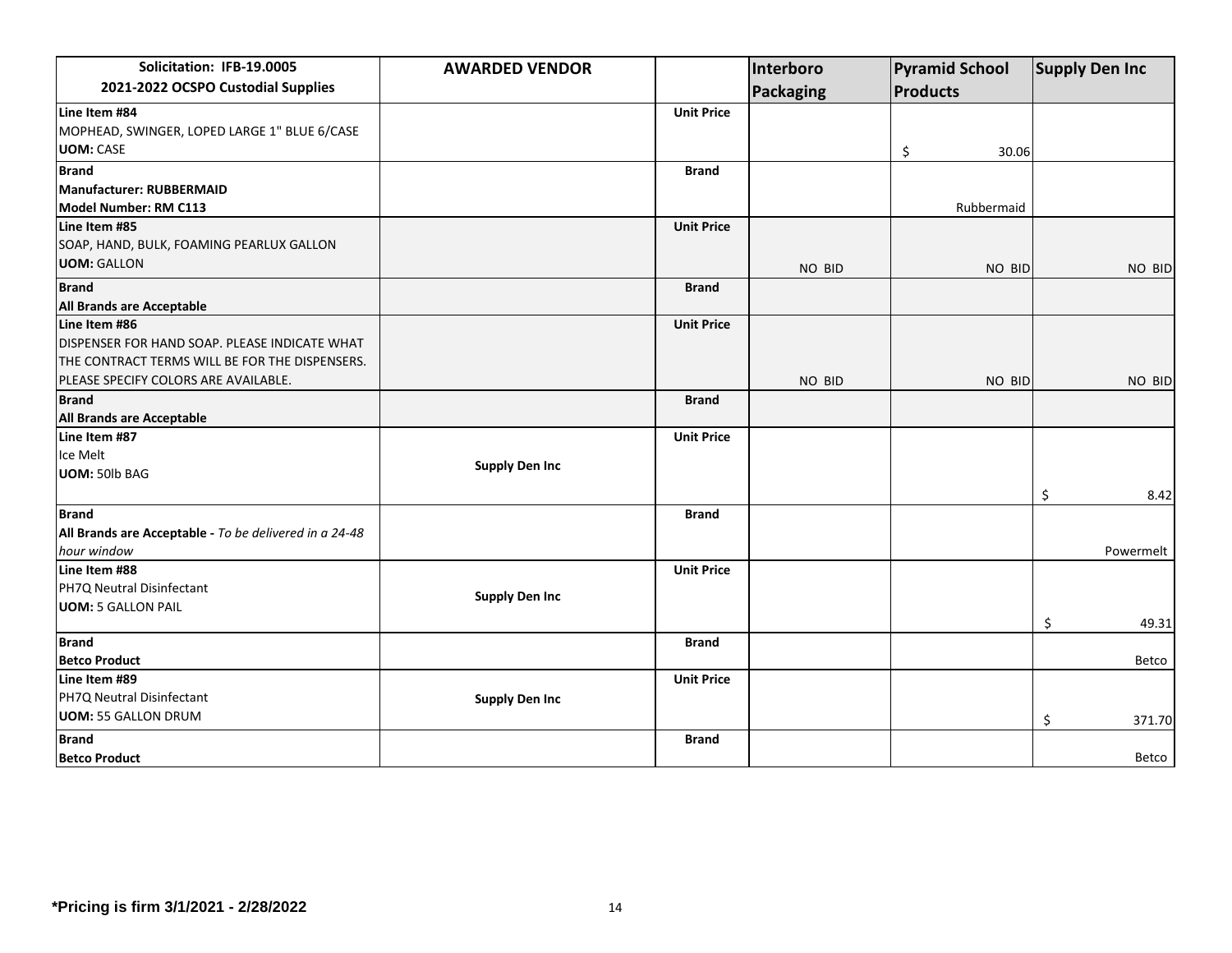| Solicitation: IFB-19.0005             | <b>AWARDED VENDOR</b> |                   | Interboro        | <b>Pyramid School</b> | <b>Supply Den Inc</b> |        |
|---------------------------------------|-----------------------|-------------------|------------------|-----------------------|-----------------------|--------|
| 2021-2022 OCSPO Custodial Supplies    |                       |                   | <b>Packaging</b> | <b>Products</b>       |                       |        |
| Line Item #90                         |                       | <b>Unit Price</b> |                  |                       |                       |        |
| PH7 Daily Floor Cleaner               |                       |                   |                  |                       |                       |        |
| <b>UOM: 55 GALLON DRUM</b>            | <b>Supply Den Inc</b> |                   |                  |                       |                       |        |
|                                       |                       |                   |                  |                       |                       |        |
|                                       |                       |                   |                  |                       | \$                    | 238.15 |
| <b>Brand</b>                          |                       | <b>Brand</b>      |                  |                       |                       |        |
| <b>Betco Product</b>                  |                       |                   |                  |                       |                       | Betco  |
| Line Item #91                         |                       | <b>Unit Price</b> |                  |                       |                       |        |
| Ax-It Plus Floor Stripper             | <b>Supply Den Inc</b> |                   |                  |                       |                       |        |
| <b>UOM: 5 GALLON PAIL</b>             |                       |                   |                  |                       | \$                    | 52.91  |
| <b>Brand</b>                          |                       | <b>Brand</b>      |                  |                       |                       |        |
| All Brands are Acceptable             |                       |                   |                  |                       |                       | Betco  |
| Line Item #92                         |                       | <b>Unit Price</b> |                  |                       |                       |        |
| Glare Floor Finish Acrylic            | <b>Supply Den Inc</b> |                   |                  |                       |                       |        |
| <b>UOM: 5 GALLON PAIL</b>             |                       |                   |                  |                       | \$                    | 51.09  |
| <b>Brand</b>                          |                       | <b>Brand</b>      |                  |                       |                       |        |
| All Brands are Acceptable             |                       |                   |                  |                       |                       | Betco  |
| Line Item #93                         |                       | <b>Unit Price</b> |                  |                       |                       |        |
| Glare Floor Finish Acrylic            | <b>Supply Den Inc</b> |                   |                  |                       |                       |        |
| <b>UOM: 55 GALLON DRUM</b>            |                       |                   |                  |                       | \$                    | 511.68 |
| <b>Brand</b>                          |                       | <b>Brand</b>      |                  |                       |                       |        |
| All Brands are Acceptable             |                       |                   |                  |                       |                       | Betco  |
| Line Item #94                         |                       | <b>Unit Price</b> |                  |                       |                       |        |
| AC114 Multi-Purpose Acid Cleaner 4/1G | <b>Supply Den Inc</b> |                   |                  |                       |                       |        |
| <b>UOM: CASE</b>                      |                       |                   |                  |                       | \$                    | 26.15  |
| <b>Brand</b>                          |                       | <b>Brand</b>      |                  |                       |                       |        |
| All Brands are Acceptable             |                       |                   |                  |                       |                       | Betco  |
| Line Item #95                         |                       | <b>Unit Price</b> |                  |                       |                       |        |
| <b>Upset Absorbent</b>                | <b>Supply Den Inc</b> |                   |                  |                       |                       |        |
| <b>UOM: 10/2LB.</b>                   |                       |                   |                  |                       | \$                    | 55.30  |
| <b>Brand</b>                          |                       | <b>Brand</b>      |                  |                       |                       |        |
| All Brands are Acceptable             |                       |                   |                  |                       |                       | Arrow  |
| Line Item #96                         |                       | <b>Unit Price</b> |                  |                       |                       |        |
| Coded Trigger - Spray Bottle          | <b>Supply Den Inc</b> |                   |                  |                       |                       |        |
| <b>UOM: EACH</b>                      |                       |                   |                  |                       | \$                    | 1.25   |
| <b>Brand</b>                          |                       | <b>Brand</b>      |                  |                       |                       |        |
| All Brands are Acceptable             |                       |                   |                  |                       | Impact                |        |
|                                       |                       |                   |                  |                       |                       |        |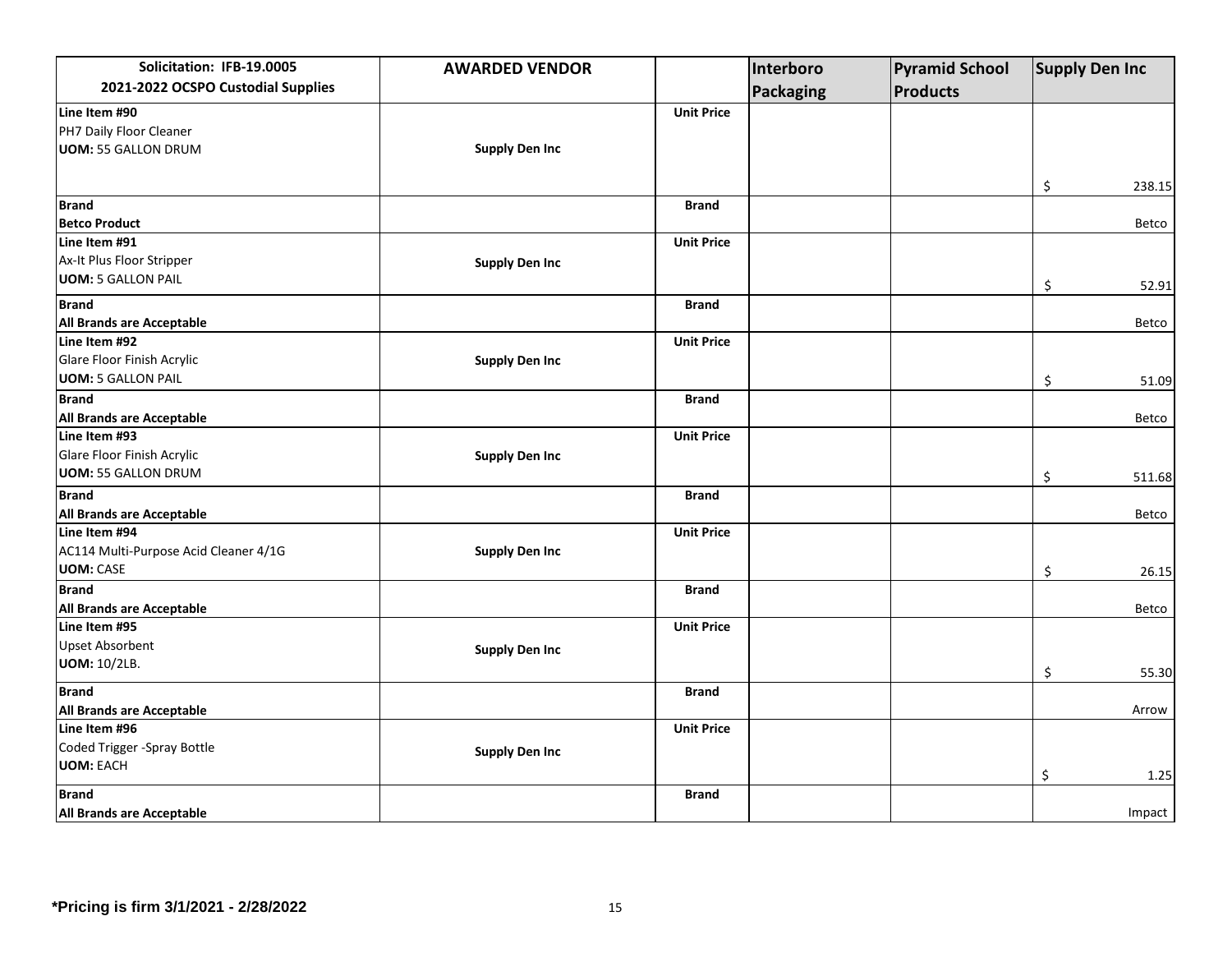| Solicitation: IFB-19.0005                     | <b>AWARDED VENDOR</b>          |                   | Interboro        | <b>Pyramid School</b> | <b>Supply Den Inc</b> |  |
|-----------------------------------------------|--------------------------------|-------------------|------------------|-----------------------|-----------------------|--|
| 2021-2022 OCSPO Custodial Supplies            |                                |                   | <b>Packaging</b> | <b>Products</b>       |                       |  |
| Line Item #97                                 |                                | <b>Unit Price</b> |                  |                       |                       |  |
| Coded Trigger-Spray Bottle                    | <b>Supply Den Inc</b>          |                   |                  |                       |                       |  |
| <b>UOM: CARTON</b>                            |                                |                   |                  |                       | 1.25                  |  |
| <b>Brand</b>                                  |                                | <b>Brand</b>      |                  |                       | \$                    |  |
| All Brands are Acceptable                     |                                |                   |                  |                       | Impact                |  |
| Line Item #98                                 |                                | <b>Unit Price</b> |                  |                       |                       |  |
| Symmetry Hair & Body Wash, Foam wash, 1250 mL |                                |                   |                  |                       |                       |  |
| <b>UOM: CASE</b>                              | <b>Supply Den Inc</b>          |                   |                  |                       | \$<br>40.45           |  |
| <b>Brand</b>                                  |                                | <b>Brand</b>      |                  |                       |                       |  |
| All Brands are Acceptable                     |                                |                   |                  |                       | Kutol                 |  |
| Line Item #99                                 |                                | <b>Unit Price</b> |                  |                       |                       |  |
| Symmetry Hair & Body Wash, Foam wash, 2000 mL |                                |                   |                  |                       |                       |  |
| <b>UOM: CASE</b>                              |                                |                   | NO BID           | NO BID                | NO BID                |  |
| <b>Brand</b>                                  |                                | <b>Brand</b>      |                  |                       |                       |  |
| All Brands are Acceptable                     |                                |                   |                  |                       |                       |  |
| Line Item #100                                |                                | <b>Unit Price</b> |                  |                       |                       |  |
| <b>Glass Cleaner</b>                          |                                |                   |                  |                       |                       |  |
| UOM: 4/1 gallon                               |                                |                   |                  |                       |                       |  |
|                                               | <b>Supply Den Inc</b>          |                   |                  |                       | \$<br>21.91           |  |
| <b>Brand</b>                                  |                                | <b>Brand</b>      |                  |                       |                       |  |
| All Brands are Acceptable                     |                                |                   |                  |                       | Power                 |  |
| Line Item #101                                |                                | <b>Unit Price</b> |                  |                       |                       |  |
| Multiple Carpet Runner, 36 x 120, Clear       |                                |                   |                  |                       |                       |  |
| <b>UOM: EACH</b>                              | <b>Supply Den Inc</b>          |                   |                  |                       | \$<br>773.18          |  |
| <b>Brand</b>                                  |                                | <b>Brand</b>      |                  |                       |                       |  |
| All Brands are Acceptable                     |                                |                   |                  |                       | Dimex                 |  |
| Line Item #102                                |                                | <b>Unit Price</b> |                  |                       |                       |  |
| Carpet Runner, 36 X 240, Clear                |                                |                   |                  |                       |                       |  |
| <b>UOM: EACH</b>                              | <b>Supply Den Inc</b>          |                   |                  |                       | \$<br>1,541.36        |  |
| <b>Brand</b>                                  |                                | <b>Brand</b>      |                  |                       |                       |  |
| All Brands are Acceptable                     |                                |                   |                  |                       | Dimex                 |  |
| Line Item #103                                |                                | <b>Unit Price</b> |                  |                       |                       |  |
| Sensor/VSP Vacuum Bags                        |                                |                   |                  |                       |                       |  |
| UOM: 10BAGS/PK, 25PK/CASE                     | <b>Supply Den Inc</b>          |                   |                  |                       | 15.90<br>Ś.           |  |
| <b>Brand</b>                                  |                                | <b>Brand</b>      |                  |                       |                       |  |
| All Brands are Acceptable                     |                                |                   |                  |                       | Versamatic            |  |
| Line Item #104                                |                                | <b>Unit Price</b> |                  |                       |                       |  |
| 30-45 Telescopic Duster Lambswool             |                                |                   |                  |                       |                       |  |
| <b>UOM: 12 EACH/CASE</b>                      | <b>Pyramid School Products</b> |                   |                  | 65.44<br>\$           |                       |  |
| <b>Brand</b>                                  |                                | <b>Brand</b>      |                  |                       |                       |  |
| All Brands are Acceptable                     |                                |                   |                  | Lambskin              |                       |  |

**\*Pricing is firm 3/1/2021 - 2/28/2022** 16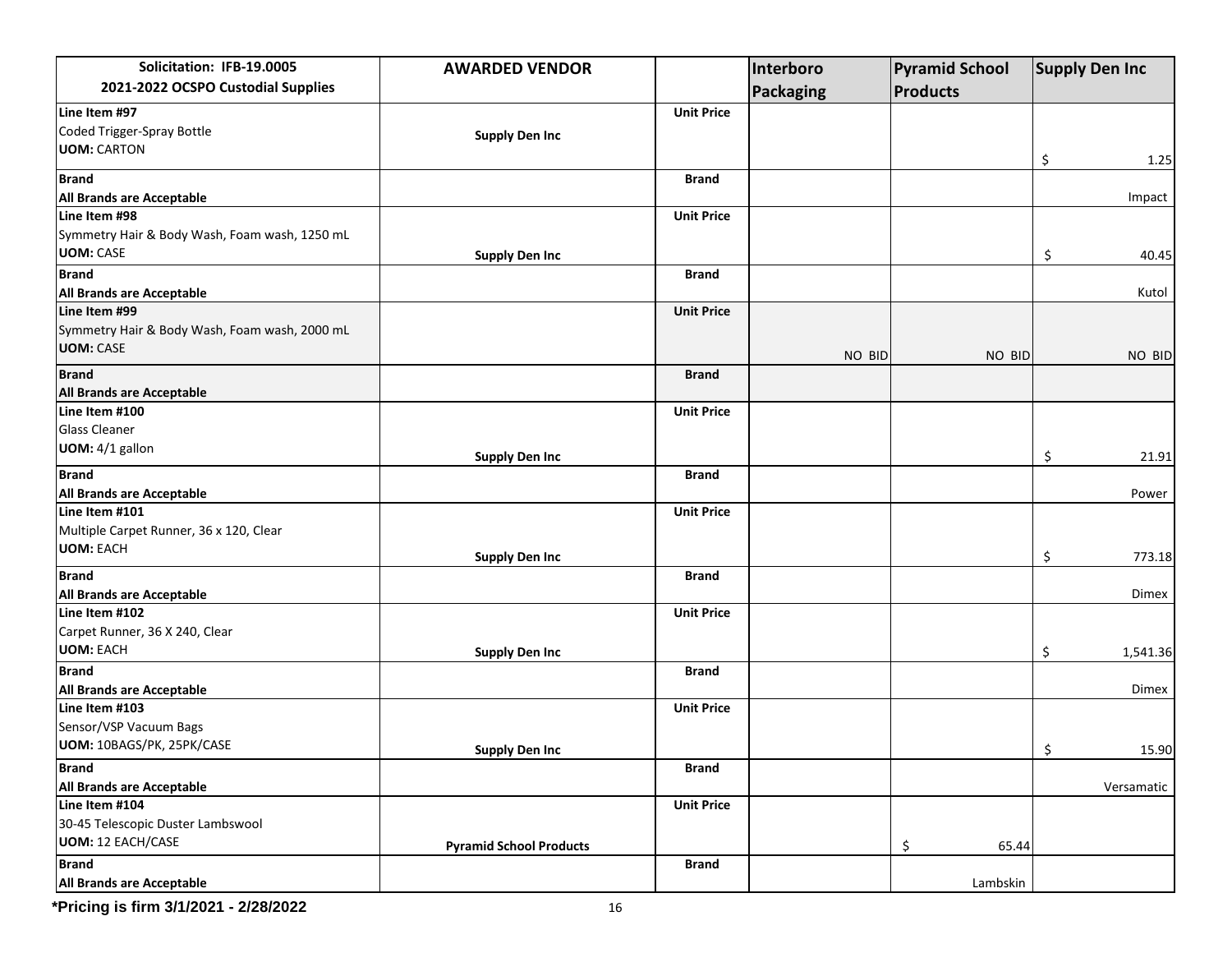| Solicitation: IFB-19.0005                   | <b>AWARDED VENDOR</b>          |                   | Interboro        |                 | <b>Pyramid School</b> | <b>Supply Den Inc</b> |
|---------------------------------------------|--------------------------------|-------------------|------------------|-----------------|-----------------------|-----------------------|
| 2021-2022 OCSPO Custodial Supplies          |                                |                   | <b>Packaging</b> | <b>Products</b> |                       |                       |
| Line Item #105                              |                                | <b>Unit Price</b> |                  |                 |                       |                       |
| <b>Ant Traps</b>                            |                                |                   |                  |                 |                       |                       |
| UOM: 12/6pks/case                           | <b>Supply Den Inc</b>          |                   |                  |                 |                       | \$<br>52.50           |
| <b>Brand</b>                                |                                | <b>Brand</b>      |                  |                 |                       |                       |
| All Brands are Acceptable                   |                                |                   |                  |                 |                       | Combat                |
| Line Item #106                              |                                | <b>Unit Price</b> |                  |                 |                       |                       |
| CLP12 Clipper Carpet Extractor              |                                |                   |                  |                 |                       |                       |
| <b>UOM: EACH</b>                            | <b>Supply Den Inc</b>          |                   |                  |                 |                       | \$<br>3,335.00        |
| <b>Brand</b>                                |                                | <b>Brand</b>      |                  |                 |                       |                       |
| Windsor                                     |                                |                   |                  |                 |                       | Windser               |
| Line Item #107                              |                                | <b>Unit Price</b> |                  |                 |                       |                       |
| 2846 Exhaust Filter for S12                 |                                |                   |                  |                 |                       |                       |
| UOM:                                        | <b>Supply Den Inc</b>          |                   |                  |                 |                       | \$<br>5.69            |
| <b>Brand</b>                                |                                | <b>Brand</b>      |                  |                 |                       |                       |
| All Brands are Acceptable                   |                                |                   |                  |                 |                       | Windser               |
| Line Item #108                              |                                | <b>Unit Price</b> |                  |                 |                       |                       |
| 5301 Sensor Intake Filter                   |                                |                   |                  |                 |                       |                       |
| UOM:                                        | <b>Supply Den Inc</b>          |                   |                  |                 |                       | \$<br>3.01            |
| <b>Brand</b>                                |                                | <b>Brand</b>      |                  |                 |                       |                       |
| Windsor                                     |                                |                   |                  |                 |                       | Windser               |
| Line Item #109                              |                                | <b>Unit Price</b> |                  |                 |                       |                       |
| 5010 Brush Roller/Sensor                    |                                |                   |                  |                 |                       |                       |
| UOM:                                        | <b>Supply Den Inc</b>          |                   |                  |                 |                       | \$<br>3.57            |
| <b>Brand</b>                                |                                | <b>Brand</b>      |                  |                 |                       |                       |
| Windsor                                     |                                |                   |                  |                 |                       | Windser               |
| Line Item #110                              |                                | <b>Unit Price</b> |                  |                 |                       |                       |
| <b>Trigger Spray Standard</b>               |                                |                   |                  |                 |                       |                       |
| UOM: 250 CASE                               | <b>Pyramid School Products</b> |                   |                  | \$              | 136.62                |                       |
| <b>Brand</b>                                |                                | <b>Brand</b>      |                  |                 |                       |                       |
| All Brands are Acceptable                   |                                |                   |                  |                 | Impact                |                       |
| Line Item #111                              |                                | <b>Unit Price</b> |                  |                 |                       |                       |
| 24 oz. Wet Mop White Cut, End Cotton, 1.25" |                                |                   |                  |                 |                       |                       |
| UOM: 12/CASE                                | <b>Pyramid School Products</b> |                   |                  | \$              | 34.07                 |                       |
| <b>Brand</b>                                |                                | <b>Brand</b>      |                  |                 |                       |                       |
| <b>All Brands are Acceptable</b>            |                                |                   |                  |                 | ABCO                  |                       |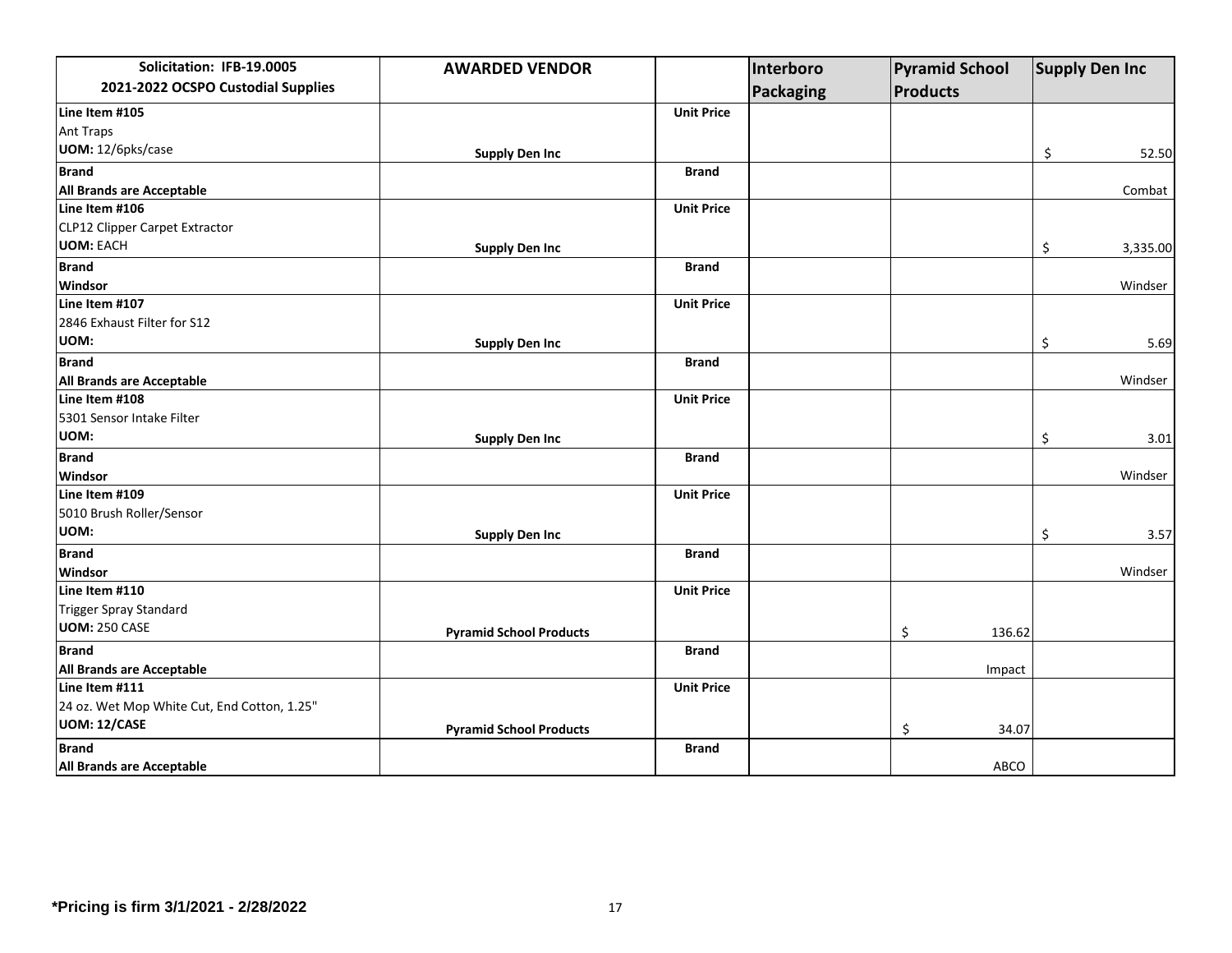| Solicitation: IFB-19.0005           | <b>AWARDED VENDOR</b>          |                   | Interboro        |          | <b>Pyramid School</b> | <b>Supply Den Inc</b> |
|-------------------------------------|--------------------------------|-------------------|------------------|----------|-----------------------|-----------------------|
| 2021-2022 OCSPO Custodial Supplies  |                                |                   | <b>Packaging</b> | Products |                       |                       |
| Line Item #112                      |                                | <b>Unit Price</b> |                  |          |                       |                       |
| 32 OZ. Plastic Bottle w/Graduations |                                |                   |                  |          |                       |                       |
| UOM: 96/CASE                        | <b>Pyramid School Products</b> |                   |                  | \$       | 55.88                 |                       |
| <b>Brand</b>                        |                                | <b>Brand</b>      |                  |          |                       |                       |
| All Brands are Acceptable           |                                |                   |                  |          | Impact                |                       |
| Line Item #113                      |                                | <b>Unit Price</b> |                  |          |                       |                       |
| 6 QT. Utility Pails                 |                                |                   |                  |          |                       |                       |
| UOM: 48/CASE                        | <b>Pyramid School Products</b> |                   |                  | \$       | 153.40                |                       |
| <b>Brand</b>                        |                                | <b>Brand</b>      |                  |          |                       |                       |
| All Brands are Acceptable           |                                |                   |                  |          | Greenwood             |                       |
| Line Item #114                      |                                | <b>Unit Price</b> |                  |          |                       |                       |
| 7200 20" Black Stripping Floor Pad  |                                |                   |                  |          |                       |                       |
| <b>UOM: 5/CASE</b>                  |                                |                   | NO BID           |          | NO BID                | NO BID                |
| <b>Brand</b>                        |                                | <b>Brand</b>      |                  |          |                       |                       |
| All Brands are Acceptable           |                                |                   |                  |          |                       |                       |
| Line Item #115                      |                                | <b>Unit Price</b> |                  |          |                       |                       |
| Tough on Grease N.B                 |                                |                   |                  |          |                       |                       |
| UOM: 4 gal/case                     |                                |                   | NO BID           |          | NO BID                | NO BID                |
| <b>Brand</b>                        |                                | <b>Brand</b>      |                  |          |                       |                       |
| All Brands are Acceptable           |                                |                   |                  |          |                       |                       |
| Line Item #116                      |                                | <b>Unit Price</b> |                  |          |                       |                       |
| 12" Brass Window Squeege            |                                |                   |                  |          |                       |                       |
| <b>UOM: 10/CT</b>                   | <b>Supply Den Inc</b>          |                   |                  | \$       | 29.90                 | -\$<br>137.35         |
| <b>Brand</b>                        |                                | <b>Brand</b>      |                  |          |                       |                       |
| All Brands are Acceptable           |                                |                   |                  |          | ABCO 12" Steel        | Unger                 |
| Line Item #117                      |                                | <b>Unit Price</b> |                  |          |                       |                       |
| <b>Toilet Bowl Mop</b>              |                                |                   |                  |          |                       |                       |
| <b>UOM: 100/case</b>                | <b>Pyramid School Products</b> |                   |                  | \$       | 58.21                 |                       |
| <b>Brand</b>                        |                                | <b>Brand</b>      |                  |          |                       |                       |
| <b>Duralon</b>                      |                                |                   |                  |          | Tolco                 |                       |
| Line Item #118                      |                                | <b>Unit Price</b> |                  |          |                       |                       |
| 8541 Doodlebug Pad BRN              |                                |                   |                  |          |                       |                       |
| UOM: 4 - 5/8x10, 5/BX, 4BX/Case     | <b>Pyramid School Products</b> |                   |                  | \$       | 14.23                 |                       |
| <b>Brand</b>                        |                                | <b>Brand</b>      |                  |          |                       |                       |
| <b>All Brands are Acceptable</b>    |                                |                   |                  |          | <b>ACS</b>            |                       |